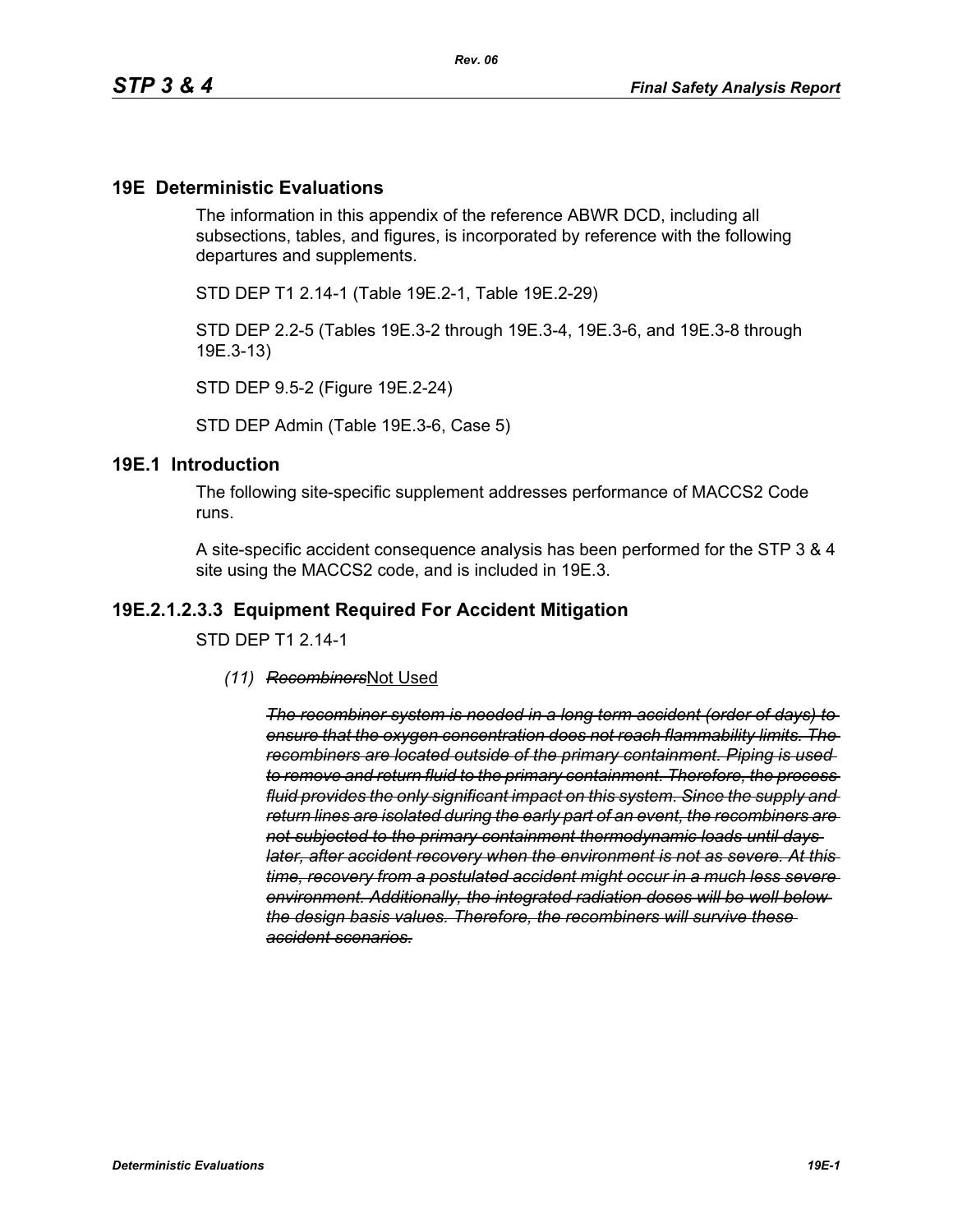|                                 |               |      |    | Pathway             |                     |                                      |
|---------------------------------|---------------|------|----|---------------------|---------------------|--------------------------------------|
|                                 |               |      |    |                     |                     | <b>Basis For</b><br><b>Exclusion</b> |
|                                 | <b>Number</b> |      |    | Size (mm)           | <b>Isolation</b>    | (See                                 |
| <b>Description</b>              | of Lines      | From | To | $(1 in. = 25.4 mm)$ | <b>Valves</b>       | Notes)                               |
| <del>Flammability Control</del> |               | DW   | RB | 100                 | <del>(AO,MO</del> ) |                                      |

# **Table 19E.2-1 Potential Suppression Pool Bypass (Continued)**

#### **Table 19E.2-29 Equipment and Instrumentation Required to Survive Severe Accident Scenarios**

| <b>Equipment and</b> | 10CFR50.34(f) | <b>In-Vessel Severe</b> | <b>Ex-Vessel Severe</b> |
|----------------------|---------------|-------------------------|-------------------------|
| Instrumentation      |               | <b>Accident</b>         | <b>Accident</b>         |
| Recombiners          | ÷             | ÷                       | ÷                       |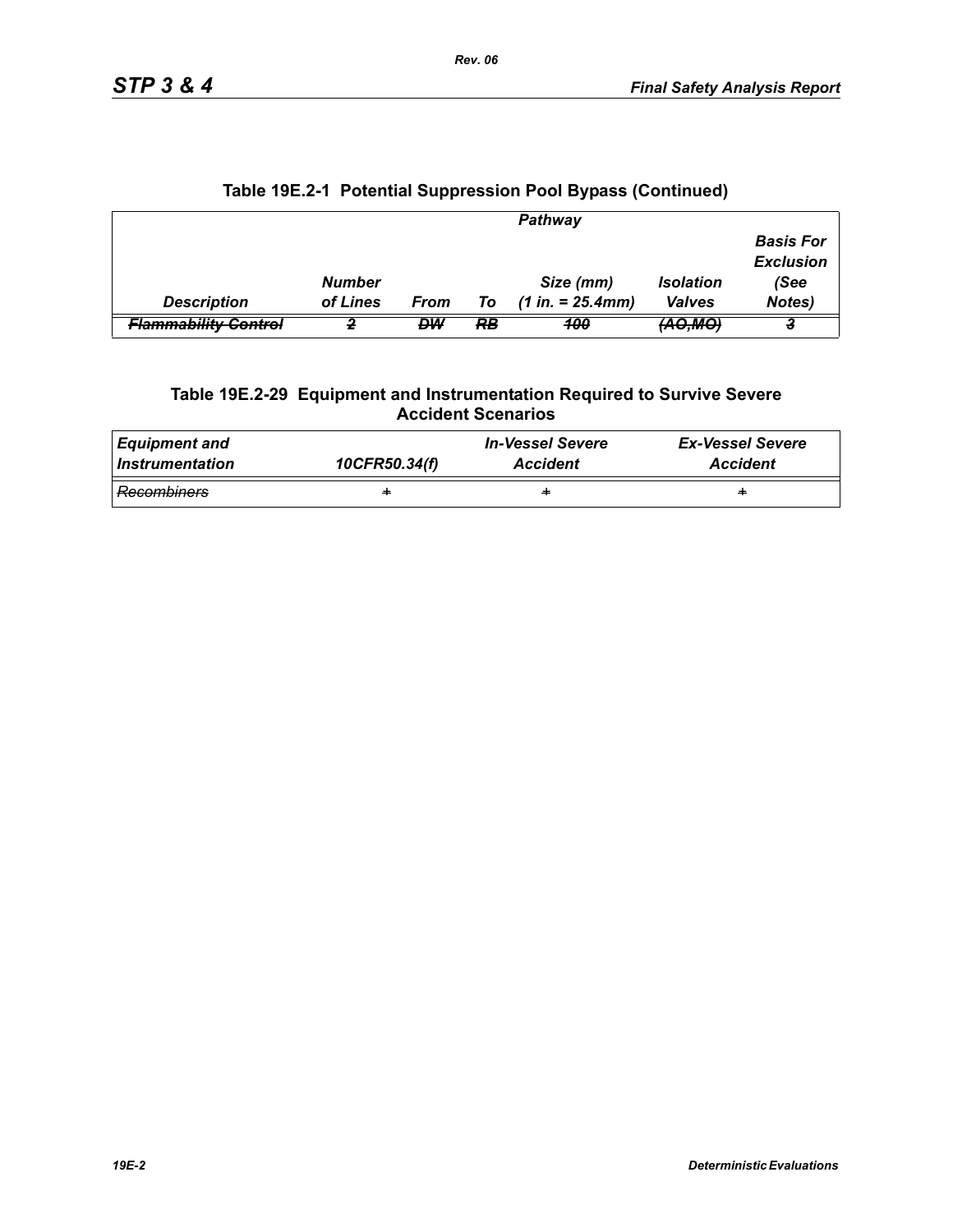# **19E.2.8.2.1 Introduction**

STD DEP 9.5-2

*The flooder system is comprised of ten piping lines. Each line originates in one of the ten vertical pipes which are part of the drywell to wetwell connecting vent system. The vents are arranged symmetrically around the perimeter of the lower drywell. The flow through each flooder line will be initiated by melting a fusible plug at the line exit (lower drywell side). Since 10.2-cm (4-inch) diameter fusible disks may be commercially available, the flooder line diameter was chosen as 10.2 cm (4 inches).* a temperaturesensitive fusible plug (or fusible link) that in turn triggers the fusible plug valve to fully open and remain open.

*The teflon disk resides between the stainless steel disk and the fusible plug in the flooder valve (Figure 19E.2-24). Its purpose is to insulate the fusible plug from the relatively cold suppression pool water. If insulation was not provided, melting of the plug might not be uniform and operation of the flooder valve might be impaired. The disk will not melt or stick in the valve because teflon has a softening temperature of approximately 673 K (400°C) and a maximum continuous operating temperature of 561 K (288°C) both of which are above the plug melting temperature of 533 K (260°C). Furthermore, teflon has high chemical resistance and will not adhere to the stainless steel plug nor the fusible plug.*

### **19E.2.8.2.6 Valve Opening Time**

STD DEP 9.5-2

*The basic configuration of the fusible plug valve is shown in Figure 19E.2-24. The plastic cap has a melting point much lower than that of the fusible plug. Flow initiation occurs when the small annular groove, 2.0 mm in depth, melts. Hydrostatic pressure then expels the remainder of the plug, the stainless steel disk and the teflon disk.*

*The valve opening time is the time required to melt the fusible metal in the annular groove. To estimate the opening time, a calculation has been made for a pure bismuth plug. Bismuth was used because it has the closest melting point to 533 K.*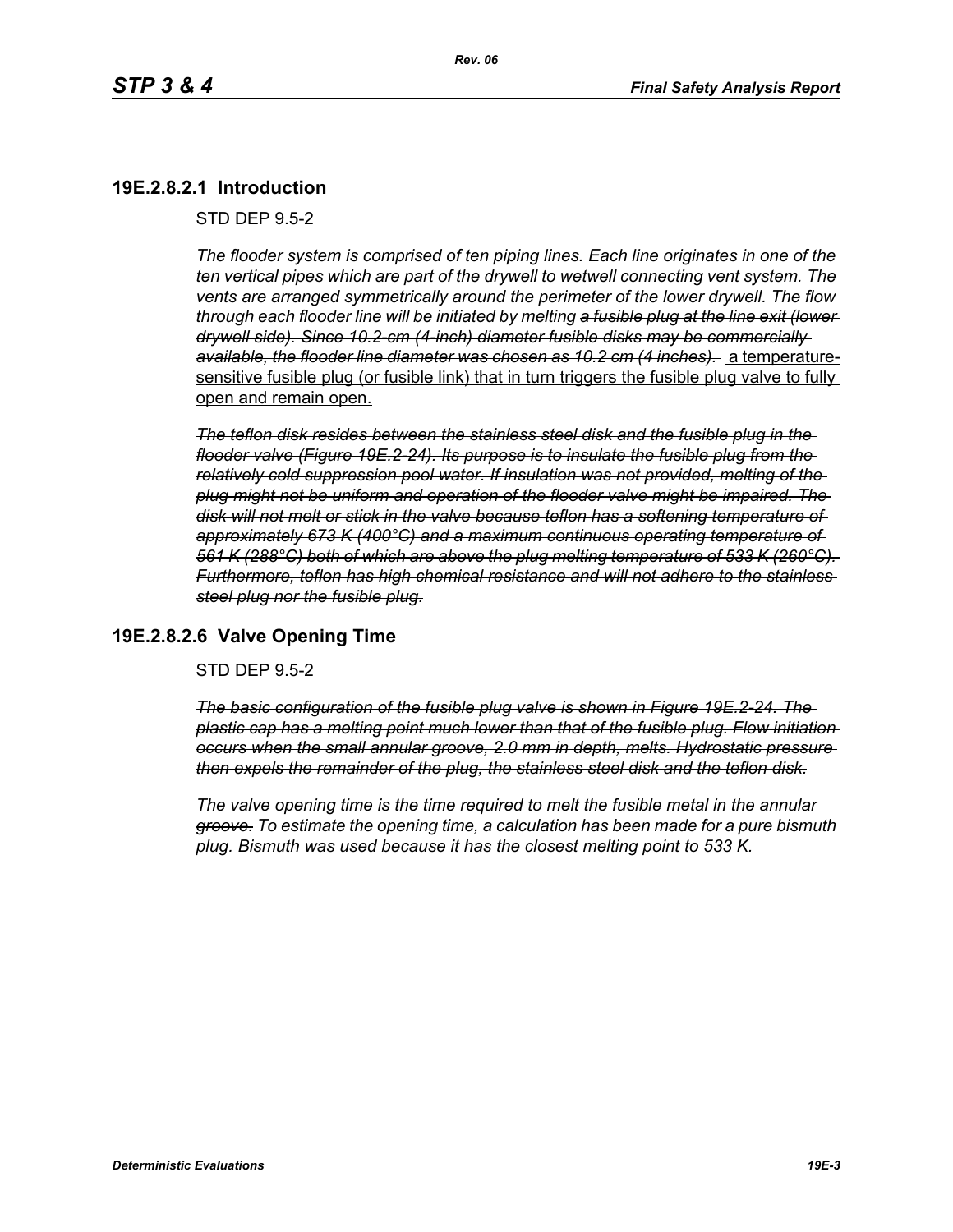**Figure 19E.2-24** *Flooder Valve Assembly* **Not Used**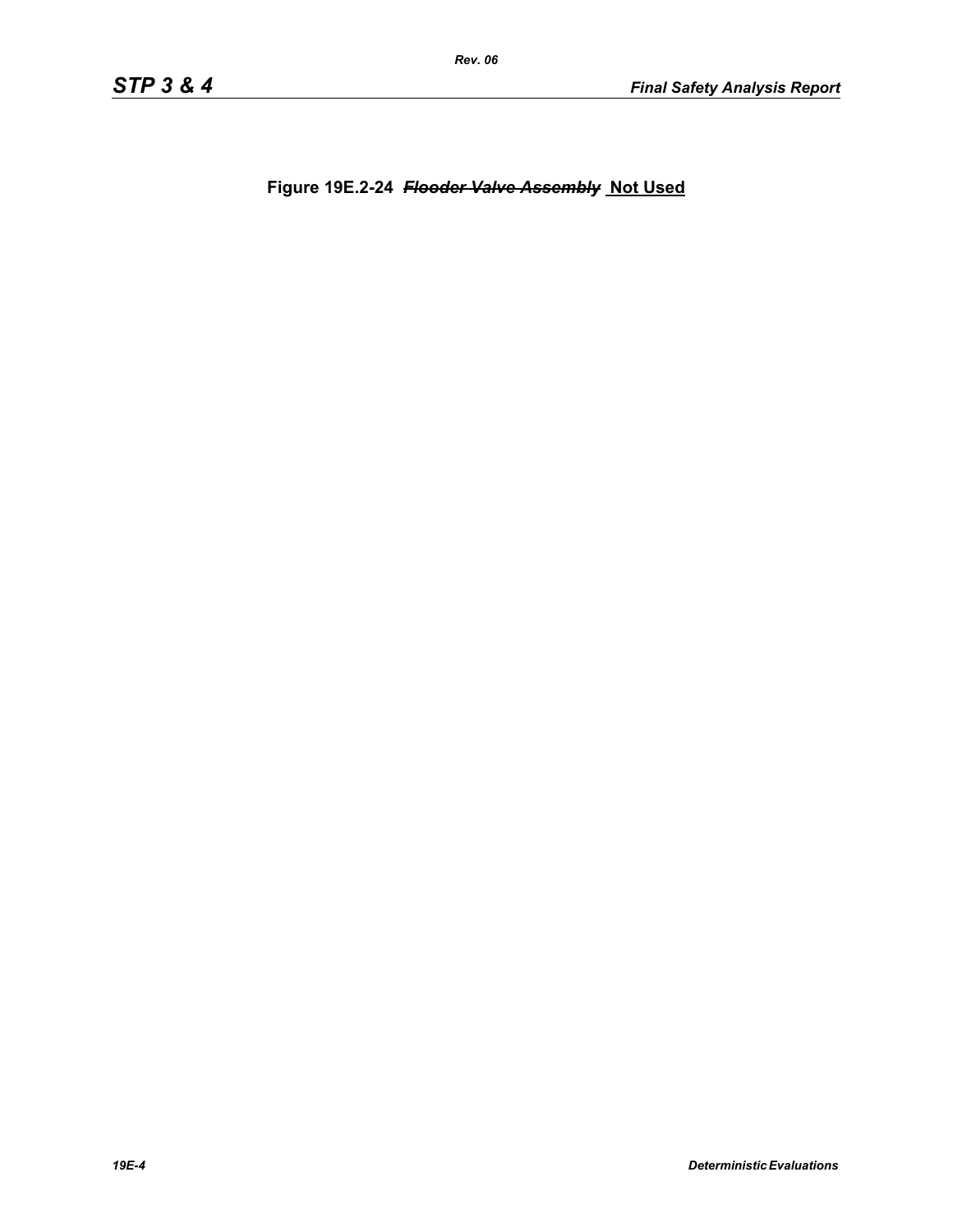# **19E.3 Consequence Analysis**

STD DEP 2.2-5

*The CRAC-2 computer code (Reference 19E.3-1) was used* in the ABWR SSAR *to determine the consequences of potential reactor accidents. The CRAC code evaluates offsite dose and consequences for each accident category over a range of possible weather conditions and evacuation assumptions. The CRAC code models are described in Reference 19E.3-2.* 

The MACCS2 computer code (Reference 19E.3-10) was used to evaluate the impacts of severe accidents at STP 3 & 4 on the surrounding public by analyzing the atmospheric transport and deposition under time-variant meteorology, short- and longterm mitigative actions and exposure pathways, deterministic and stochastic health effects, and economic costs. *The rationale for site related input selection is presented in Subsection 19E.3.1. This data and data from the plant performance analysis is presented in Subsection 19E.3.2. The calculated results are compared to the goals in Subsection 19E.3.3.*

### **19E.3.1.1 Meteorology**

STD DEP 2.2-5

For the MACCS2 STP 3 & 4 consequence evaluation, the STP site-specific meteorological data files suitable for use with the MACCS2 code were obtained from the STP 3 & 4 site analysis team and the National Weather Service (NWS) Palacios Municipal Airport station. Sequential hourly onsite verified data (including wind speed, wind direction, and stability class) for the years 1997, 1999, and 2000 were supplied by the STP 3 & 4 site analysis team. Precipitation data (including air temperature and dew point) for the years 1997 – 2001 were obtained from the NWS Palacios Municipal Airport Station. The use of this site-specific data is discussed in Reference 19E.3-10.

### **19E.3.1.2 Population**

STD DEP 2.2-5

For the MACCS2 STP 3 & 4 consequence evaluation, the NRC's SECPOP2000 code was used to develop regional populations corresponding to each regional meteorology. These population figures were then projected to the year 2060 using Texas Office of State Demographer county growth rates, for use as input to the MACCS2 program. The population values used are given in Table 19E.3-2.

### **19E.3.1.3 Evacuation**

STD DEP 2.2-5

For the MACCS2 STP 3 & 4 consequence evaluation, the evacuation parameters used in this study are given in Table 19E.3-3. Five percent of the people are assumed not to evacuate. Ninety-five percent are assumed to wait 2 hours after notification to begin to evacuate and then move radially outward at 2.73 meters per second (6.1 mph).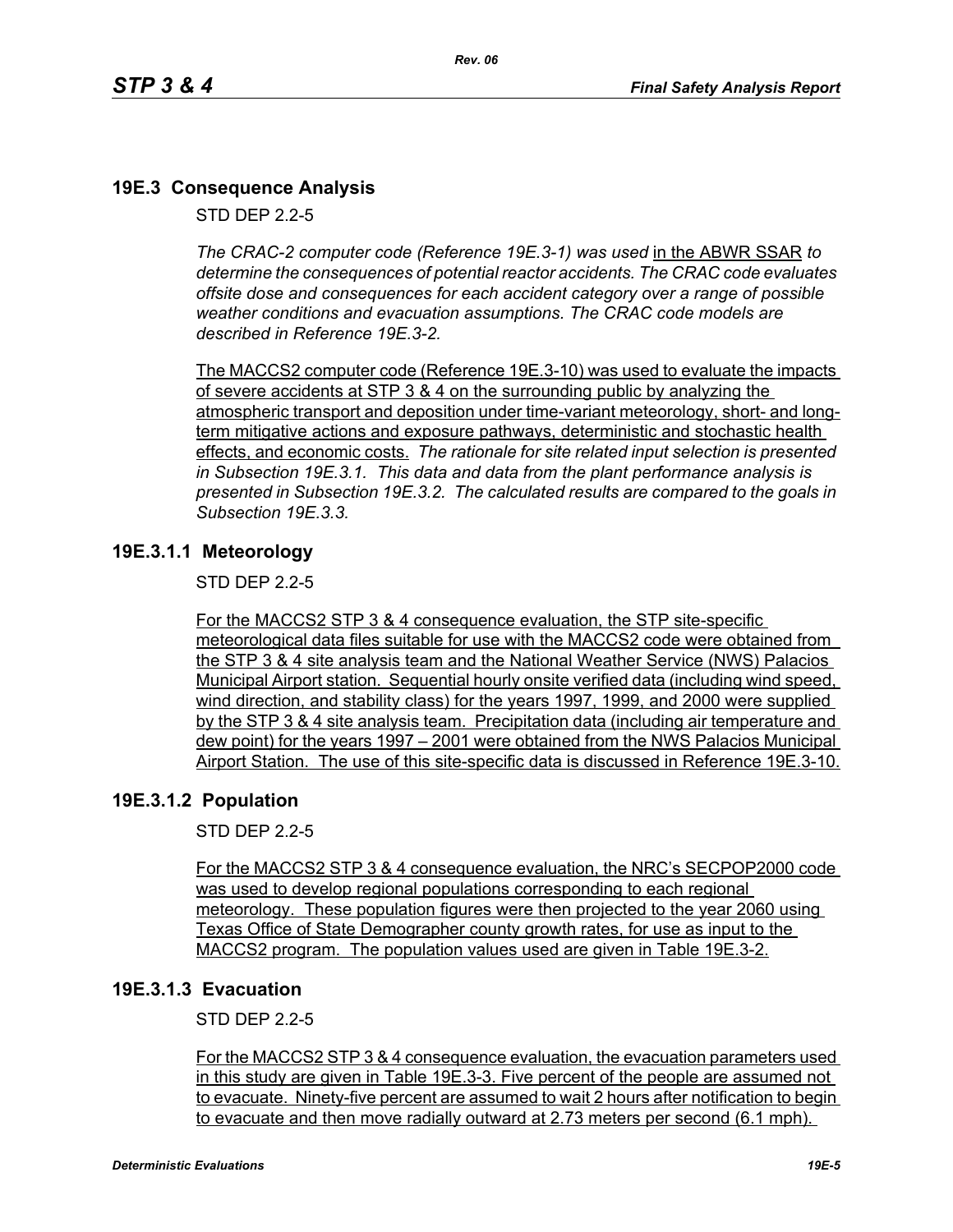Values used for shielding were the standard MACCS2 assumptions. Definitions for the parameters given in Table 19E.3-3 are provided in Table 19E.3-4.

*Rev. 06*

These evacuation assumptions were used for individual and societal risk calculations. For the purposes of evaluating dose levels for comparison to the dose goal (Subsection 19E.3.3.1 item 3), the standard MACCS2 assumptions for the population's actions during a general emergency were applied to the dose goal calculation. It is assumed that 95% of the EPZ population evacuate with 5% that do not evacuate. The non-evacuating population is assumed to have normal shielding protection (e.g., cloud shielding factor  $= 0.75$ , skin protection factor  $= 0.41$ ) and the evacuees have no protection.

# **19E.3.1.4 Agriculture and Economy**

STD DEP 2.2-5

Site-specific information on the distribution of agriculture and associated economics was gathered from the 2002 National Census of Agriculture county data for those counties within 50 miles of STP. The distribution of the MACCS2 required agriculture and economic data was derived by considering the fraction of each county within the 50-mile model domain and within each of its 160 sub-areas (16 directions \* 10 distances). The data includes spatial distributions of land fraction and 50-mile farmland devoted to specified crop types (e.g., grains, leafy vegetables). Associated economic data, distributed about the site analogously to the population, includes total farm sales, farm sales from dairy production, fraction of land devoted to farming, etc.

Additional area-wide economic data, formulated in 1986; such as cost for a relocated person and farmland decontamination costs were escalated to April 2007 using the consumer price index ratio.

The parameter for area-wide value of farm wealth (dollars/hectare), was calculated from 2002 National Agriculture Census county farm land, building and machinery value statistics. County data was apportioned by the fraction of each county within 50 miles of STP. The parameter for area-wide non-farm wealth (dollars/person), was similarly calculated and was based on 2005 Texas property valuations.

Tables 19E.3-9 through 19E.3-13 show the site-specific agricultural and economic parameters used in this study.

### **19E.3.2 CRAC and MACCS2 Input Data**

STD DEP 2.2-5 (for change to subsection title 19E.3.2)

### **19E.3.2.1 Input Which Differs From Standard CRAC/MACCS2 Assumptions**

STD DEP 2.2-5

*The following table describes these inputs.*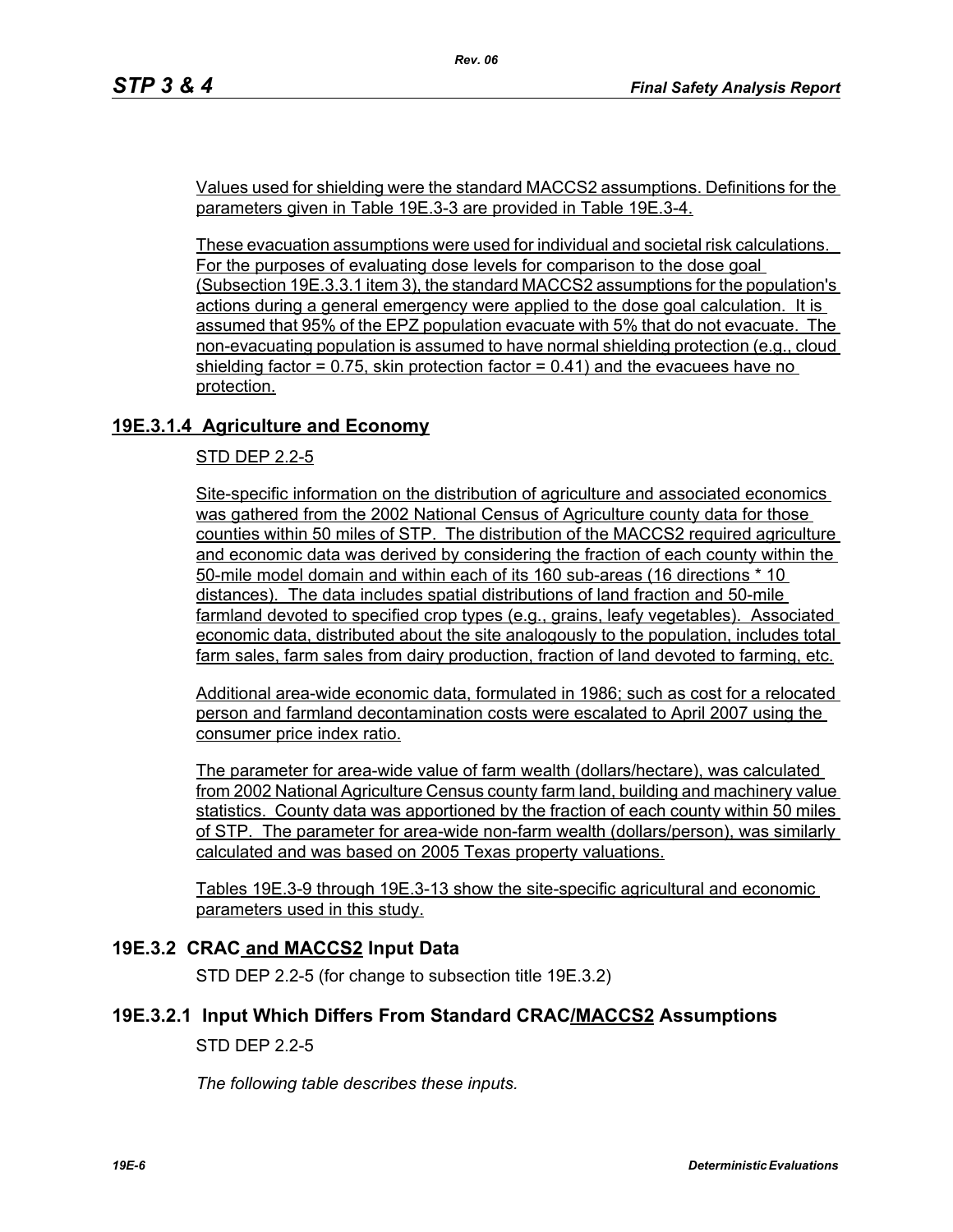| Table    | <i><b>Inputs</b></i>                              |
|----------|---------------------------------------------------|
| 19E.3-2  | <b>Population Density</b>                         |
| 19E.3-3  | <b>Evacuation Parameters</b>                      |
| 19E.3-5  | Site and Reactor Data for Meteorological Modeling |
| 19E.3-6  | <b>Event Release Parameters</b>                   |
| 19E.3-8  | <b>Meteorological Data Collected</b>              |
| 19E.3-9  | Land Fraction                                     |
| 19E.3-10 | <b>Regional Index</b>                             |
| 19E.3-11 | <b>Crop Season and Share</b>                      |
| 19E.3-12 | <b>Regional Economic Data</b>                     |
| 19E.3-13 | Area Wide Wealth                                  |

#### **19E.3.2.2 Input to CRAC/MACCS2 from Performance Analysis**

STD DEP 2.2-5

STD DEP Admin (description of TLL(j))

The plant performance analysis results which are input parameters to the CRAC and or MACCS2 *code are described here and are shown in Table 19E.3-6. These inputs describe the data used which are plant specific and are not related to radiological modeling which is discussed in Subsection 19E.3.1. The plant input parameters are described below with the subsection of the SSAR in which the parameters are developed indicated at the end of each section in parenthesis.*

*For each accident case, which represents the accident sequence listed below it, the following data are used (Table 19E.3-6):*

*Release Category Name, LNAME(j) - Abbreviated name given to release which results from the event. (Subsection 19E.2)*

*Release Probability, P(j) - the probability per year associated with release LNAME(j). (Subsection 10D.4)*

*TL(j) - time(hr) from reactor shutdown (defined as the end of neutron generation) to release to the atmosphere. The value is used to determine isotopic decay prior to release from the plant. For an ATWS event, containment failure is postulated to occur before core damage. Since neutron production may continue up to the time of core melt, TL may be zero for an ATWS event.* The values for this parameter were converted from hours (h) to seconds (s) for use in MACCS2 as parameter PDELAY. *(Subsection 19E.2)*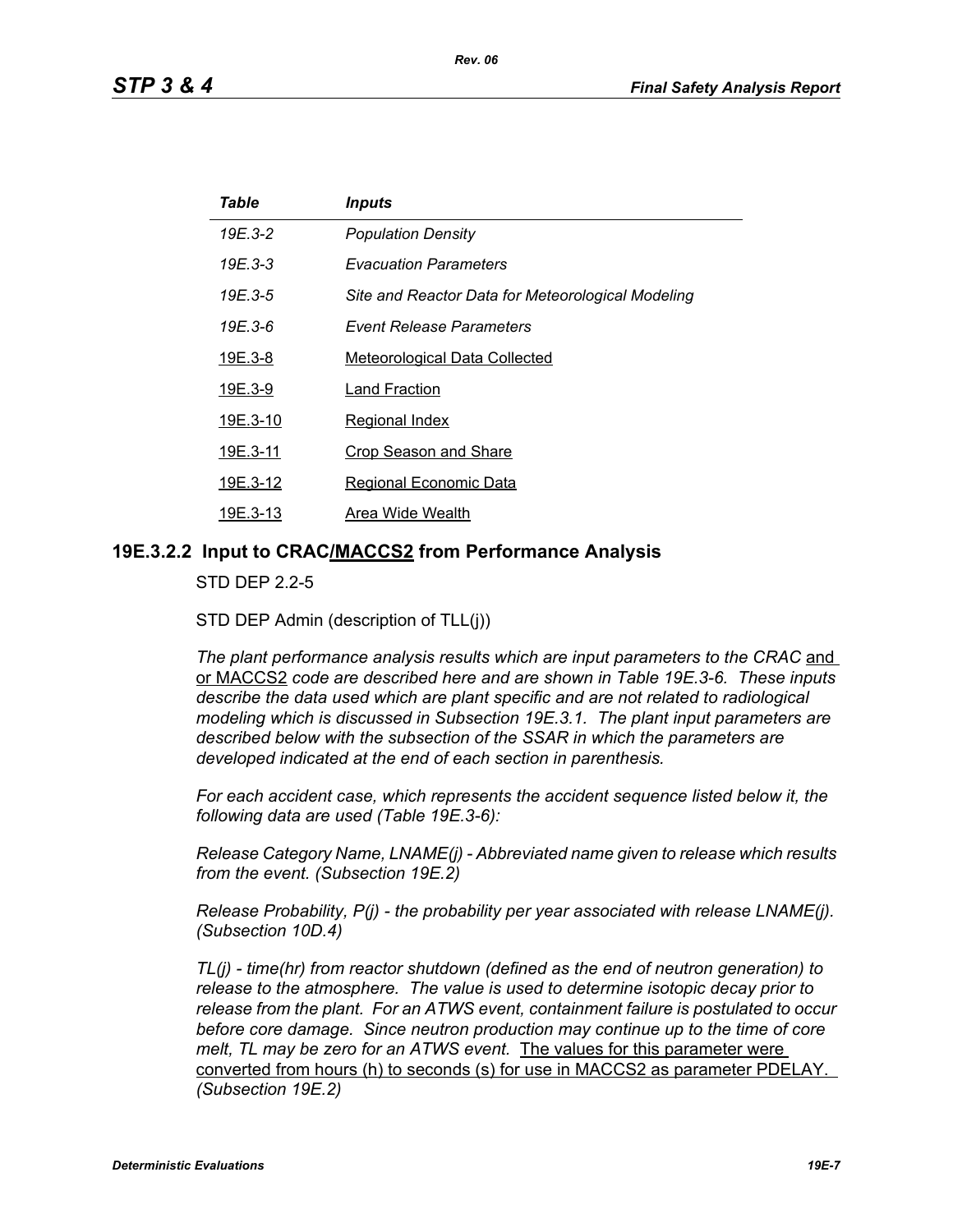*DR(j) - duration of initial release (h) of radionuclides from the plant. This value is used to determine the expansion of the cloud. The maximum value of this parameter is 10 hours (CRAC limitation for plume modeling).* For the MACCS2 STP 3 & 4 consequence evaluation, the maximum value of this parameter is 24 hours. The values for this parameter were converted from hours (h) to seconds (s) for use in MACCS2 as parameter PLUDUR. *(Subsection 19E.2)*

*TLL(j) - warning time (h) between official notification of public and release of radioactivity from the plant. The basis for the warning time is the onset of severe core damage. The emergency action levels specified in Reference 19E.3-6, Appendix I require that a site area emergency be delayed when "delayed* degraded *core with possible loss of coolable geometry" occurs.* This parameter is renamed for use in MACCS2 as parameter PDELAY-OALARM.

OALARM (j) - time (s) at which notification is given to off-site emergency response officials to initiate protective measures for the surrounding population. This MACCS2 specific parameter value is calculated by subtracting PDELAY-OALARM from PDELAY.

*FPR(j) - Sensible heat release rate in calories/s in the release cloud. This value is used to determine the initial buoyancy of the released cloud plume.* The values for this parameter were converted from calories/second (cal/s) to megawatts (MW) for use in MACCS2 as parameter DPLHEAT.

*RH(j) - Plume release height in meters from the ground. If this value is less than the building height, a ground release with building wake effect is assumed. Otherwise, the plume will be buoyed to a height equal to the release height plus a buoyancy height.*  This parameter is renamed for use in MACCS2 as parameter DPLHIT. *(Subsection 19D.5)*

*FLEAK(j,k) - fraction of core inventory at the beginning of the accident for each isotope group which is eventually released into the atmosphere.* This parameter is renamed for use in MACCS2 as parameter RELFRAC. *The standard isotopes groups are:*

- *(1) Noble gases (Kr, Xe)*
- *(2) Not used, originally used for organic iodide*
- *(3) Iodine, including organic iodide*
- *(4) Cesium, including Rb*
- *(5) Tellurium, including Sb*
- *(6) Barium, including Sr*
- *(7) Cobalt, including Mo, Tc, Ru, Rh*
- *(8) Lanthanum, including Y, Zr, Nb, Ce, Pr, Nd, Np, Pu, Am, Cm*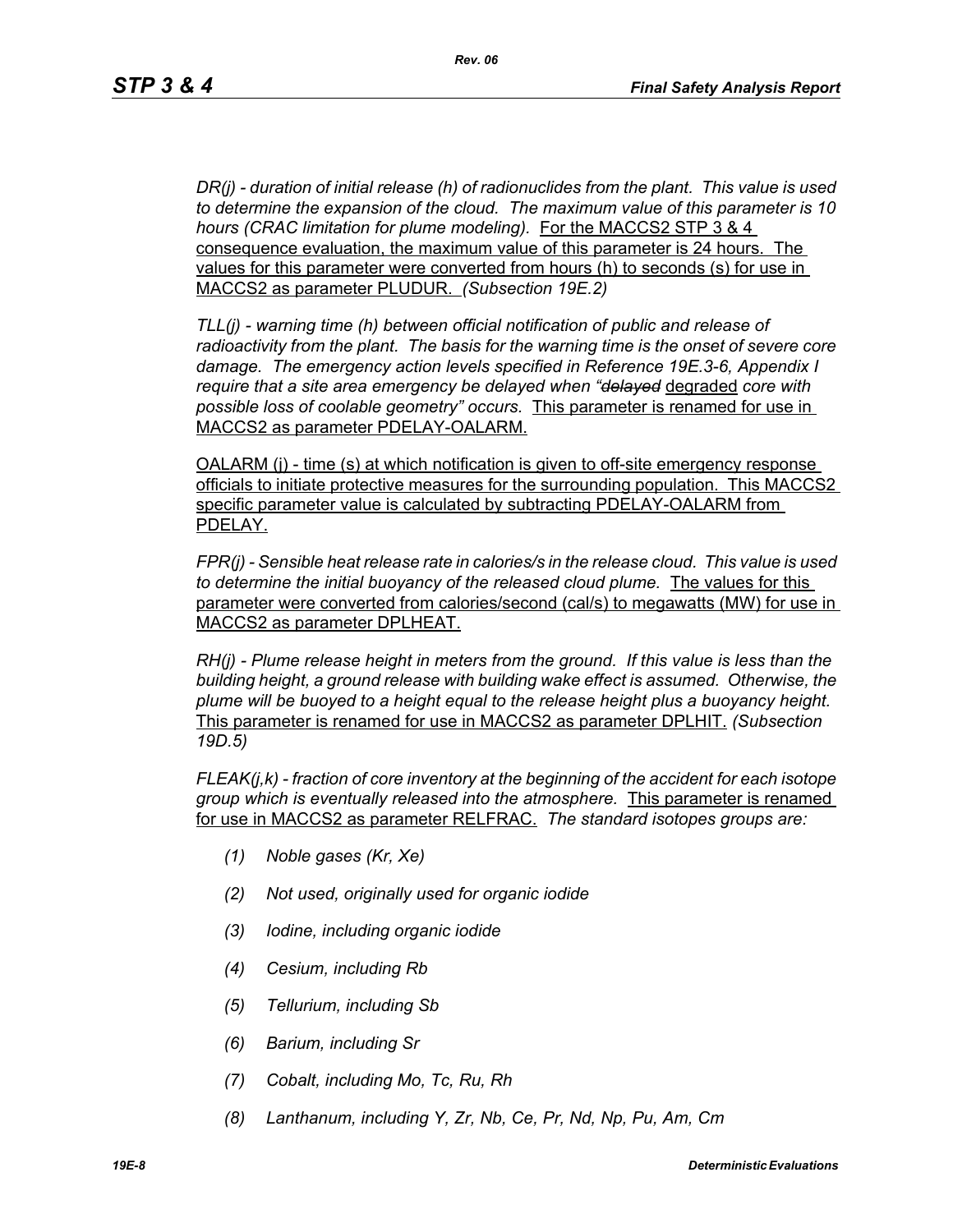### **19E.3.3.3 Results**

 $STD$  DFP  $2.2-5$ 

*The results from the internal events analysis and the seismic event analysis (the average of the individual results over all five meteorological regions evaluated) are shown in Table 19E.3-7. A plot of whole body dose at a distance of 805 m (one-half mile) against cumulative probability is shown in Figure 19E.3-1. Based upon these results, the ABWR meets the established consequence related goals.* These results bound the MACCS2 consequence analysis using site-specific data for STP 3 & 4.

#### **19E.3.4 References**

The following supplement is associated with STD DEP 2.2-5

19E.3-10 "Code Manual for MACCS2: Volume 1, User's Guide", NUREG/CR-6613, Sandia National Laboratories, Accident Analysis/Consequence Assessment Department, P.O. Box 5800, Albuquerque, NM 87185-0748.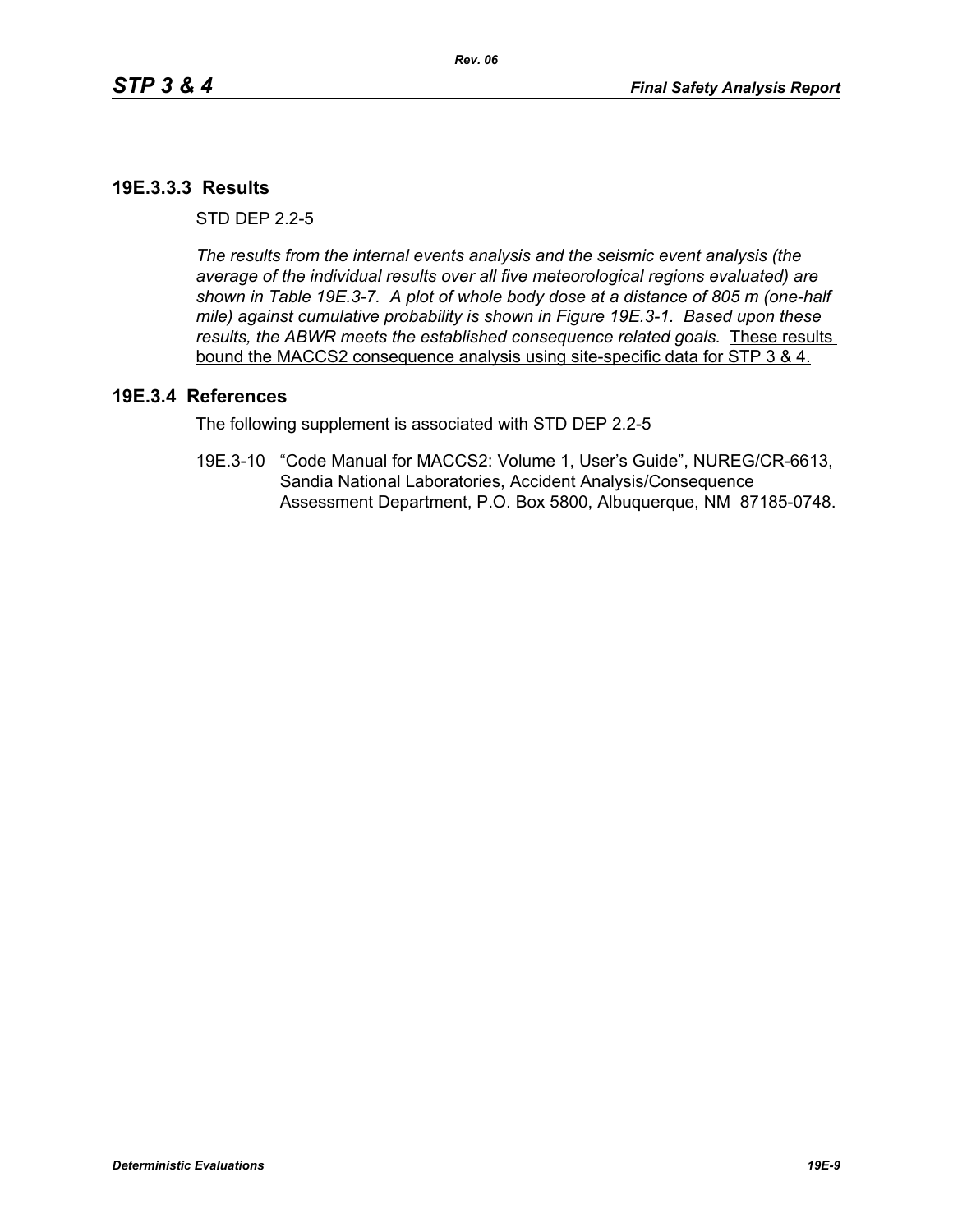|                     |                   |             |                         |                 |                         |                         |                                  |                         | CRAC Mean Population by Geography Sector (people per sq. mi.) |             |             |
|---------------------|-------------------|-------------|-------------------------|-----------------|-------------------------|-------------------------|----------------------------------|-------------------------|---------------------------------------------------------------|-------------|-------------|
|                     | <b>Radial</b>     |             |                         |                 |                         |                         |                                  |                         |                                                               |             |             |
|                     | Interval          |             | <b>NE</b>               |                 | <b>NW</b>               |                         | ${\bf S}$                        |                         | W                                                             |             | <b>SW</b>   |
|                     | (m <sub>i</sub> ) |             |                         |                 |                         |                         |                                  |                         |                                                               |             |             |
|                     | $0 - 5$           |             | 100                     |                 | 60                      |                         | $\overline{30}$                  |                         | 20                                                            |             | 10          |
|                     | $5 - 10$          |             | 130                     |                 | 60                      |                         | 80                               |                         | 30                                                            |             | 20          |
|                     | $10 - 20$         |             | 170                     |                 | 90                      |                         | 70                               |                         | 60                                                            |             | 30          |
|                     | 20-30             |             | 180                     |                 | 120                     |                         | 100                              |                         | 50                                                            |             | 40          |
|                     | 30-50             |             | 400t                    |                 | 100                     |                         | 80                               |                         | 40                                                            |             | 130         |
|                     |                   |             |                         |                 |                         |                         | <b>MACCS2 Population Density</b> |                         |                                                               |             |             |
|                     |                   |             |                         |                 |                         |                         | Radial Interval (mi.)            |                         |                                                               |             |             |
|                     |                   | 1           | $\mathbf 2$             | $\mathbf 3$     | $\overline{\mathbf{4}}$ | $\sqrt{5}$              | 10                               | 20                      | 30                                                            | 40          | 50          |
|                     | N                 | $\pmb{0}$   | $\overline{\mathbf{0}}$ | $\overline{22}$ | $\mathbf 0$             | $\overline{\mathbf{0}}$ | 46                               | 1792                    | 744                                                           | 20573       | 12145       |
|                     | <b>NNE</b>        | 0           | $\mathbf 0$             | $\mathbf 0$     | $\mathbf 0$             | 722                     | 244                              | 31089                   | 1829                                                          | 6155        | 36110       |
|                     | <b>NE</b>         | 0           | 0                       | $\pmb{0}$       | 0                       | 45                      | 144                              | 1350                    | 14181                                                         | 27129       | 59839       |
|                     | <b>ENE</b>        | $\mathbf 0$ | 0                       | $\mathbf 0$     | $\mathbf 0$             | $\mathbf 0$             | 609                              | 393                     | 4651                                                          | 39425       | 149296      |
| Geographical Region | E                 | 23          | 0                       | $\mathbf 0$     | $\mathbf 0$             | 4                       | 315                              | 120                     | 1852                                                          | 200         | 109         |
|                     | <b>ESE</b>        | $\mathbf 0$ | 0                       | $\mathbf 0$     | 103                     | 168                     | 102                              | $\overline{\mathbf{3}}$ | $\pmb{0}$                                                     | $\pmb{0}$   | $\pmb{0}$   |
|                     | <b>SE</b>         | $\mathbf 0$ | $\pmb{0}$               | $\pmb{0}$       | 4                       | 145                     | 1757                             | 19                      | 0                                                             | $\pmb{0}$   | $\pmb{0}$   |
|                     | <b>SSE</b>        | 0           | 0                       | $\mathbf 0$     | 0                       | $\mathbf 0$             | 157                              | 170                     | 0                                                             | 0           | $\pmb{0}$   |
|                     | $\mathbf{s}$      | 0           | 0                       | $\mathbf 0$     | 0                       | 0                       | $\pmb{0}$                        | $\mathbf 0$             | $\mathbf 0$                                                   | 0           | $\pmb{0}$   |
|                     | <b>SSW</b>        | 0           | 0                       | $\mathbf 0$     | 0                       | 0                       | $\mathbf 0$                      | 1                       | $\mathbf 0$                                                   | $\mathbf 0$ | $\mathbf 0$ |
|                     | <b>SW</b>         | 0           | $\mathbf 0$             | $\mathbf{1}$    | 0                       | $\mathbf 0$             | 110                              | 500                     | $\mathbf 0$                                                   | 1622        | 917         |
|                     | <b>WSW</b>        | 0           | 0                       | $\mathbf 0$     | 6                       | 9                       | 168                              | 8105                    | 1535                                                          | 21538       | 4813        |
|                     | W                 | 0           | 0                       | $\mathbf 0$     | $\overline{7}$          | 0                       | 165                              | 369                     | 1136                                                          | 1830        | 5993        |
|                     | <b>WNW</b>        | $\mathbf 0$ | 0                       | $\mathbf 0$     | $\mathbf 0$             | 6                       | 3313                             | 1681                    | 674                                                           | 13247       | 1747        |
|                     | <b>NW</b>         | 0           | 0                       | $\mathbf 0$     | 28                      | 44                      | 318                              | 685                     | 1085                                                          | 2005        | 283         |
|                     | <b>NNW</b>        | 0           | $\pmb{0}$               | $\pmb{0}$       | $\pmb{0}$               | 0                       | 49                               | 694                     | 6167                                                          | 16461       | 2907        |

# **Table 19E.3-2 Population Density**

*Rev. 06*

Note:

CRAC data taken from Reference 19E.3-4, Table 3-2

The MACCS2 population density data for each geographical region shown above is based on year 2000 national census values and have been projected to the year 2060.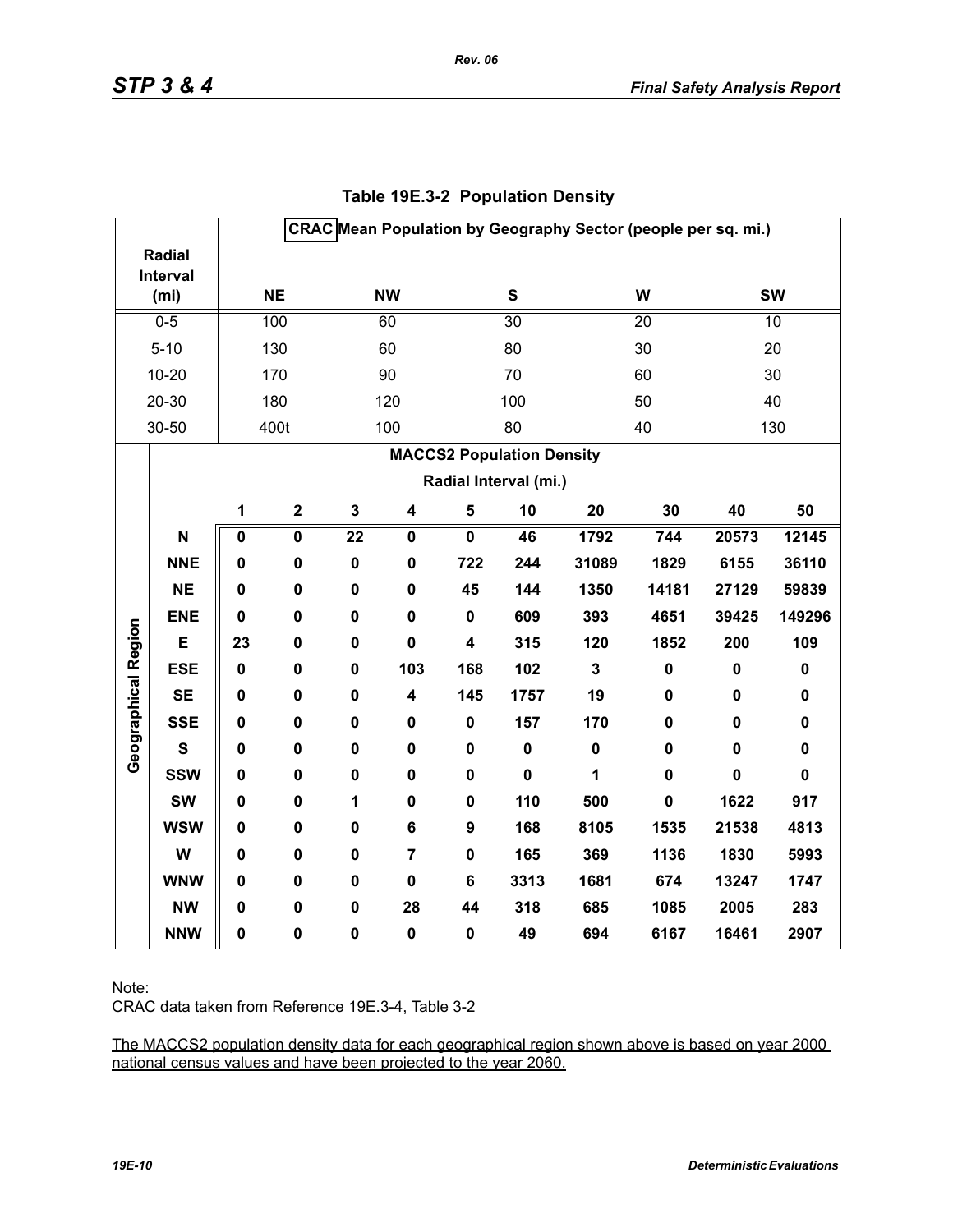|                                                                                                                          | <b>Strategy</b> |      |  |  |
|--------------------------------------------------------------------------------------------------------------------------|-----------------|------|--|--|
| <b>CRAC</b> Parameter                                                                                                    | 1               | 2    |  |  |
| <b>Fraction of Population Evacuating</b>                                                                                 | 0.95            | 0.05 |  |  |
| Time Delay Before Evacuation - h                                                                                         | 1.5             | 0    |  |  |
| Evacuation Speed - m/s (mph)                                                                                             | 4.47(10)        | 0    |  |  |
| Maximum Distance of Evacuation – m (mi)                                                                                  | 4827 (3)        | 0    |  |  |
| Distance Moved by Evacuees – m (mi)                                                                                      | 1260(7)         | 0    |  |  |
| Sheltering Radius - m (mi)                                                                                               | 24140 (15)      | 0    |  |  |
|                                                                                                                          |                 |      |  |  |
| <b>MACCS2 Parameter</b>                                                                                                  | <b>Value</b>    |      |  |  |
| <b>Fraction of Population Evacuating</b>                                                                                 | 0.95            |      |  |  |
| The Furthest Ring in Which Evacuees Will Incur Exposures - Ring<br>Number (mi)                                           | 6(10)           |      |  |  |
| <b>Travel Point</b>                                                                                                      | <b>Boundary</b> |      |  |  |
| Evacuation Speed - m/s (mph)                                                                                             | 2.73(6.1)       |      |  |  |
| <b>Evacuation Type</b>                                                                                                   | <b>Radial</b>   |      |  |  |
| Duration of the Early Phase of Evacuation - s                                                                            | 86400           |      |  |  |
| Duration of the Middle Phase of Evacuation - s                                                                           | $\mathbf{0}$    |      |  |  |
| Reference time point for actions in the evacuation and sheltering zone.                                                  | <b>Alarm</b>    |      |  |  |
| The Number of Radial Spatial Elements (i.e., contiguous rings)<br><b>Comprising the Sheltering and Evacuation Region</b> | 6               |      |  |  |
| Delay To Take Shelter - s (h)                                                                                            | 7200 (2.0)      |      |  |  |
| Delay That Elapses from the Beginning of the Shelter Period to When<br>Individuals Begin their Evacuation - s            | 0               |      |  |  |

# **Table 19E.3-3 Evacuation Parameters**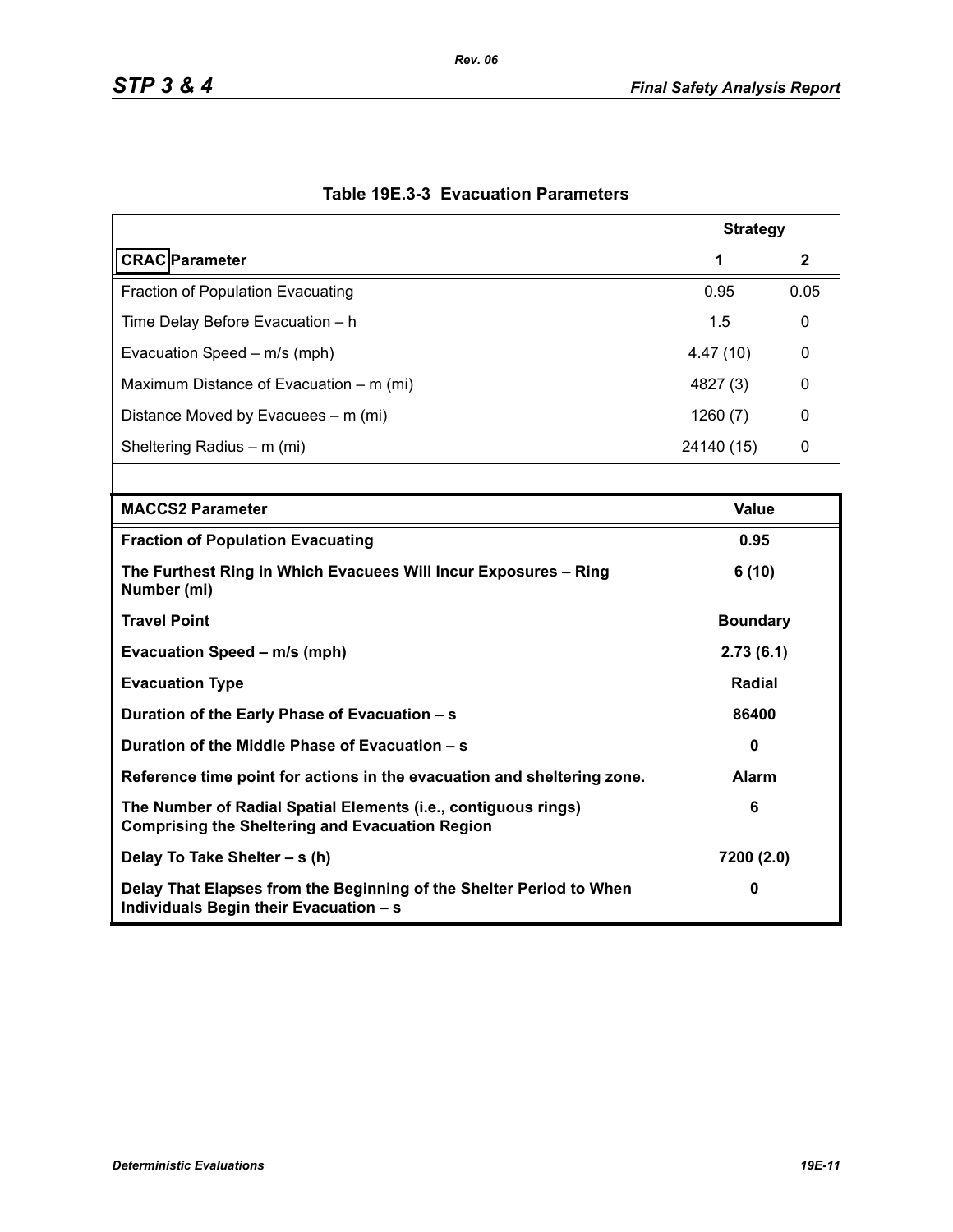| <b>Parameter</b>                                                                 | <b>Definition</b>                                                                                                                                                                                                                                                                                                                                                                                   |
|----------------------------------------------------------------------------------|-----------------------------------------------------------------------------------------------------------------------------------------------------------------------------------------------------------------------------------------------------------------------------------------------------------------------------------------------------------------------------------------------------|
| Fraction of Population Evacuating                                                | Fraction of population following the evacuation<br>strategy.                                                                                                                                                                                                                                                                                                                                        |
| Time Delay Before Evacuating                                                     | Time between notice to evacuate and start of<br>evacuation.                                                                                                                                                                                                                                                                                                                                         |
| <b>Evacuation Speed</b>                                                          | Once evacuation begins, it is assumed that the public<br>moves directly outward and away from the plant site at<br>this speed.                                                                                                                                                                                                                                                                      |
| Maximum Distance of Evacuation                                                   | Once evacuation begins, individuals within this<br>distance are assumed to evacuate as above with their<br>exposure determined by detailed tracking of their<br>position relative to the radioactive cloud plume. People<br>living beyond this distance are assumed to not be<br>evacuated initially. They are assumed to be exposed<br>to ground contamination for 24 hours and then<br>evacuated. |
| Distance moved by Evacuees before Sheltering                                     | Distance at which evacuees are assumed to take<br>shelter. This parameter is nominally designed to<br>represent the use of prearranged evacuation shelters.                                                                                                                                                                                                                                         |
| <b>Sheltering Radius</b>                                                         | People living within this distance are assumed to take<br>shelter if they do not evacuate. Sheltering is assumed<br>for 24 hours at which time these people are assumed<br>to be relocated out of the contaminated area, without<br>further exposure.                                                                                                                                               |
| <b>MACCS2 Specific Parameter</b>                                                 | <b>Definition</b>                                                                                                                                                                                                                                                                                                                                                                                   |
| <b>Delay To Take Shelter</b>                                                     | For each distance ring in the shelter/evacuate<br>region, this variable defines the delay to take<br>shelter (seconds) for resident individuals.                                                                                                                                                                                                                                                    |
| The Furthest Ring in Which Evacuees Will<br><b>Incur Exposures - Ring Number</b> | Defines the furthest ring in which evacuees will<br>incur exposures. When evacuees exit this ring and<br>proceed to the next outermost ring, no further<br>exposures are incurred.                                                                                                                                                                                                                  |
| <b>Travel Point</b>                                                              | Assures evacuees clear 10 mile EPZ                                                                                                                                                                                                                                                                                                                                                                  |
| <b>Evacuation Type</b>                                                           | Defines whether a radial or network evacuation is<br>to be modeled. If the radial option is chosen, the<br>code automatically generates a network path<br>where all individuals travel radially outward. For a<br>network evacuation, addition data must be entered<br>by the user.                                                                                                                 |

| Table 19E.3-4 Evacuation Parameter Definition |  |  |  |
|-----------------------------------------------|--|--|--|
|-----------------------------------------------|--|--|--|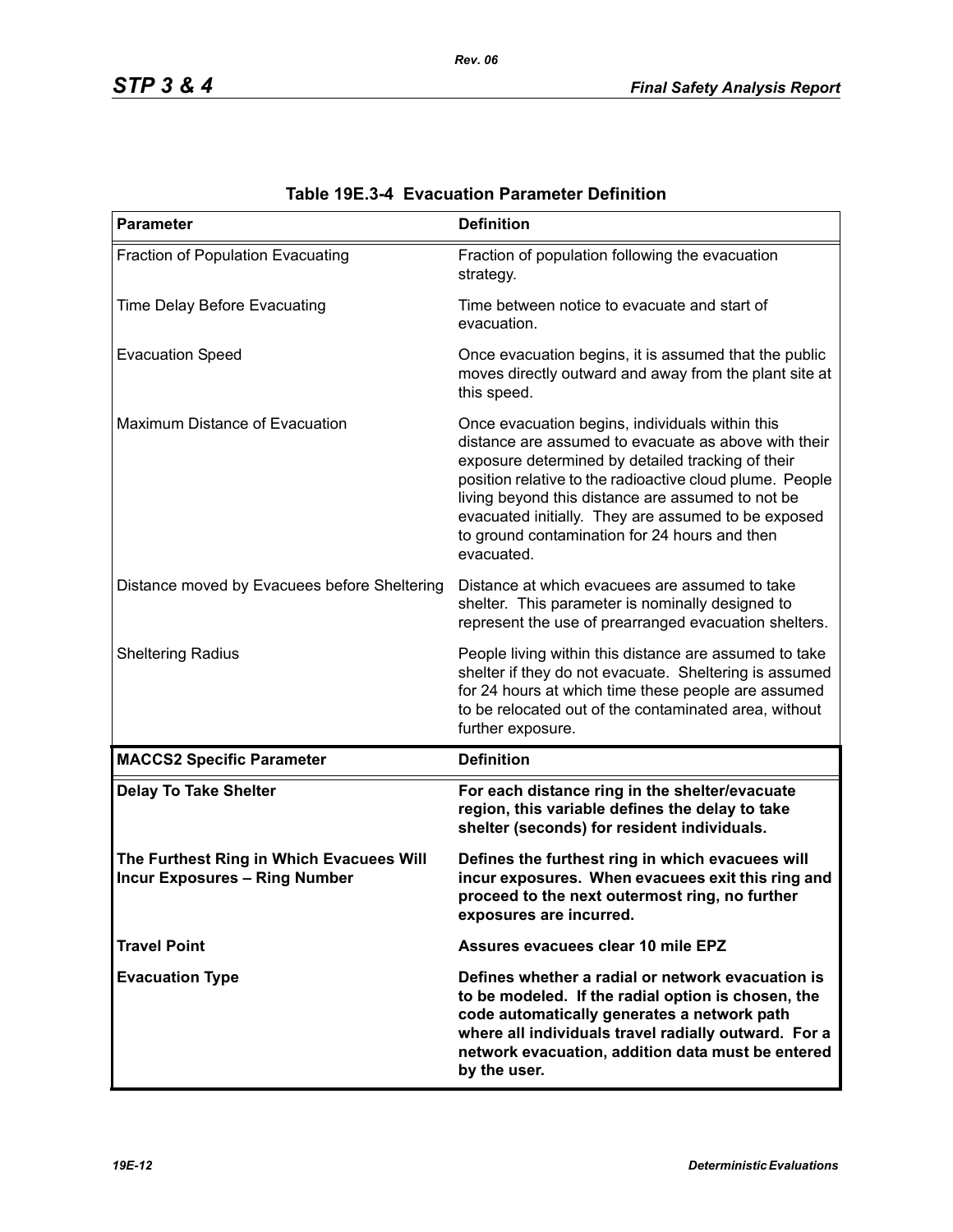| <b>MACCS2 Specific Parameter</b>                                                                                     | <b>Definition</b>                                                                                                                                                                                                                                                                                                                             |
|----------------------------------------------------------------------------------------------------------------------|-----------------------------------------------------------------------------------------------------------------------------------------------------------------------------------------------------------------------------------------------------------------------------------------------------------------------------------------------|
| Duration of the Early Phase of Evacuation                                                                            | The duration (seconds) of the early phase of<br>evacuation that begins when the sheltering period<br>has elapsed. During this period, evacuees travel at<br>the rate specified by the evacuation speed<br>(ESPEED)                                                                                                                            |
| Duration of the Middle Phase of Evacuation                                                                           | Defines the duration (seconds) of the middle phase<br>of evacuation. This period begins when the early-<br>phase evacuation period has elapsed. During this<br>period, evacuees travel at the rate specified by<br>ESPEED(2). When this period has elapsed,<br>evacuees travel at the rate specified by ESPEED(3)                             |
| Reference time point for actions in the<br>evacuation and sheltering zone.                                           | If ALARM is chosen, the reference time point for<br>these actions is the off-site alarm time (OALARM)<br>as defined in the ATMOS source term definition. If<br>ARRIVAL is chosen, the reference time for<br>evacuation and sheltering actions is the arrival of<br>the first plume at the spatial element.                                    |
| The Number of Radial Spatial Elements (i.e.,<br>contiguous rings) Comprising the Sheltering<br>and Evacuation Region | The region where individuals are subject to<br>sheltering and/or evacuation                                                                                                                                                                                                                                                                   |
| Delay That Elapses from the Beginning of the<br><b>Shelter Period to When Individuals Begin</b><br>their Evacuation  | For each distance ring in the shelter/evacuate<br>region, this variable defines the duration of the<br>sheltering period (seconds) that is to occur before<br>evacuation begins for residents. When DLTEVA is<br>specified as 0, evacuation will occur with no<br>additional delay (that is, there is no shelter period<br>at that distance). |

# **Table 19E.3-4 Evacuation Parameter Definition (Continued)**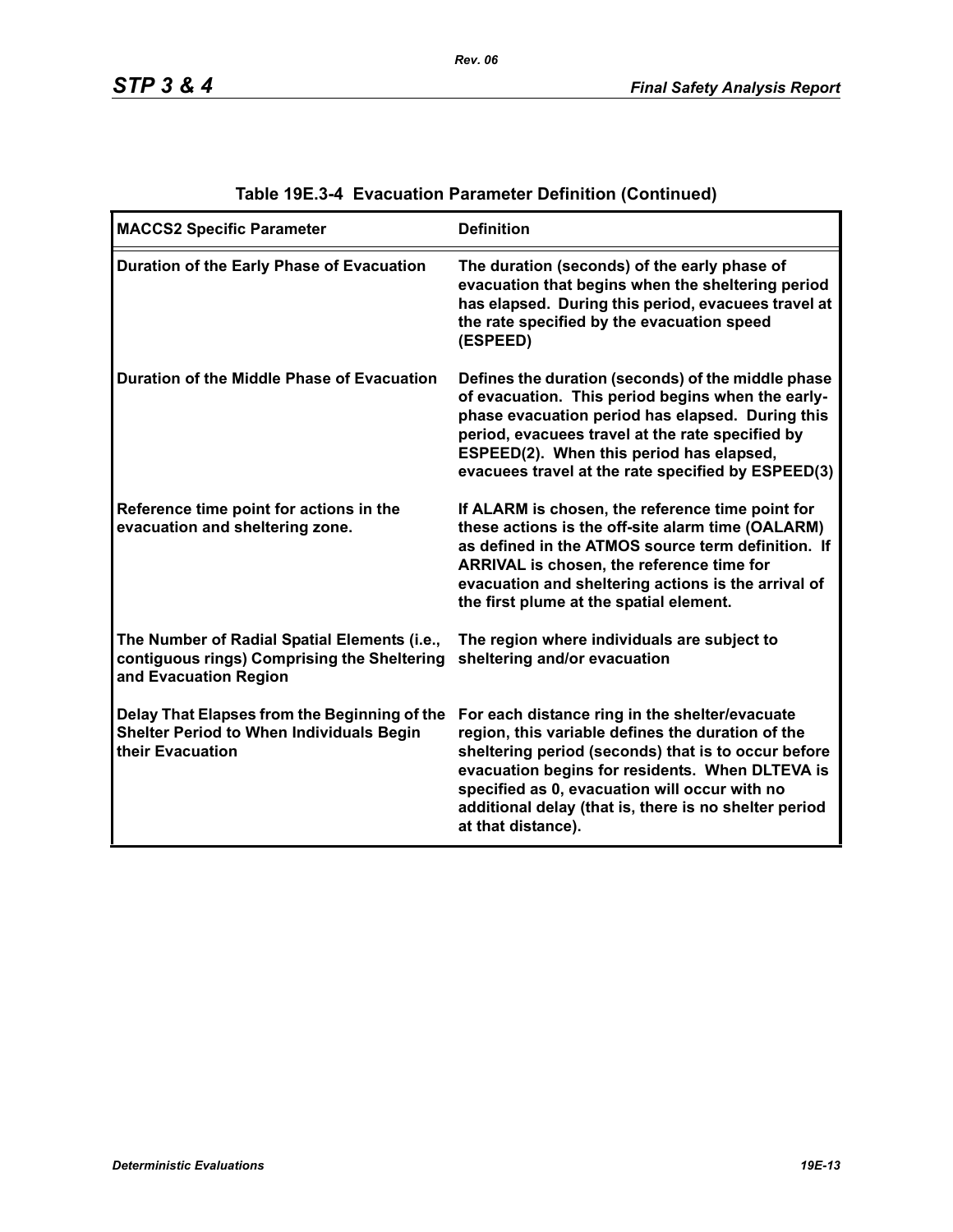|                          |          | TL         | <b>DR</b>                 | TLL)  | <b>FPR</b>      | <b>RH</b>     |              | <b>Release Fractionst</b> |                |
|--------------------------|----------|------------|---------------------------|-------|-----------------|---------------|--------------|---------------------------|----------------|
| <b>Accident</b>          | $P(i)^*$ | (hr)       | (hr)                      | (hr)  | (cal/s)         | (m)           | <b>NG</b>    | lodine                    | Cesium         |
| <b>NCL</b>               |          | 2.7        | 10                        | 1.7   | 3.3E+5          | 37            | 0.044        | 2.3E-05                   | 2.3E-05        |
| Case1                    |          | 20         | $\mathbf{1}$              | 19.2  | $3.3E + 5$      | 37            | $\mathbf{1}$ | 1.5E-07                   | 1.3E-05        |
| <b>LCHPFSRN</b>          |          |            |                           |       |                 |               |              |                           |                |
| <b>LCHPPSRN</b>          |          |            |                           |       |                 |               |              |                           |                |
| <b>LBLCFSRN</b>          |          |            |                           |       |                 |               |              |                           |                |
| <b>SBRCPFRN</b>          |          |            |                           |       |                 |               |              |                           |                |
| <b>LCLPPFRN</b>          |          |            |                           |       |                 |               |              |                           |                |
| <b>LCPFSRN</b>           |          |            |                           |       |                 |               |              |                           |                |
| CASE <sub>2</sub>        |          | 19         | $\mathbf{1}$              | 18.2  | $3.3E + 5$      | 37            | 1            | 5.0E-06                   | 5.0E-06        |
| <b>LCLPPFCR</b>          |          |            |                           |       |                 |               |              |                           |                |
| <b>LCLPFSCR</b>          |          |            |                           |       |                 |               |              |                           |                |
| CASE <sub>3</sub>        |          | 50         | 10                        | 49.2  | $3.3E + 5$      | 37            | $\mathbf{1}$ | 2.8E-04                   | 2.2E-03        |
| LCHPFSD90                |          |            |                           |       |                 |               |              |                           |                |
| CASE 4                   |          | 20         | $\mathbf{1}$              | 19.2  | $3.3E + 5$      | 37            | $\mathbf{1}$ | 1.6E-03                   | 1.6E-03        |
| DF100FSR                 |          |            |                           |       |                 |               |              |                           |                |
| DF100PFR                 |          |            |                           |       |                 |               |              |                           |                |
| CASE <sub>5</sub>        |          | 19         | 1                         | 18.2  | $3.3E + 5$      | 37            | $\mathbf{1}$ | 6.0E-03                   | 5.3E-04        |
| <b>LBLCPFRN</b>          |          |            |                           |       |                 |               |              |                           |                |
| CASE 6                   |          | 19         | 10                        | 18.2  | $3.3E + 5$      | 37            | 1            | 3.1E-02                   | 7.7E-02        |
| LCHPPSD90                |          |            |                           |       |                 |               |              |                           |                |
| LBLCPFD90                |          |            |                           |       |                 |               |              |                           |                |
| LBLCFSD90                |          |            |                           |       |                 |               |              |                           |                |
| CASE 7                   |          | 20         | 10                        | 19.2  | $3.3E + 5$      | 37            | $\mathbf{1}$ | 8.9E-02                   | 9.9E-02        |
| LCLPFSD90                |          |            |                           |       |                 |               |              |                           |                |
| <b>LCHPPFPM</b>          |          |            |                           |       |                 |               |              |                           |                |
| LCLPPFD90                |          |            |                           |       |                 |               |              |                           |                |
| CASE 8                   |          | 2          | 10                        | 1.2   | $1.0E + 6$      | 37            | $\mathbf{1}$ | 1.9E-01                   | 2.5E-01        |
| <b>LCHPPFEH</b>          |          |            |                           |       |                 |               |              |                           |                |
| <b>LCHPPFBR</b>          |          |            |                           |       |                 |               |              |                           |                |
| <b>LCHPPFBD</b>          |          |            |                           |       |                 |               |              |                           |                |
| CASE 9                   |          | 23.6       | 10                        | 12.2  | $3.3E + 5$      | 37            | $\mathbf{1}$ | 3.7E-01                   | 3.6E-01        |
| SBRCPFD90                |          |            |                           |       |                 |               |              |                           |                |
|                          |          |            |                           |       |                 |               |              |                           |                |
| <b>MACCS2 Parameters</b> |          | $\ddagger$ | PDELAY PLUDUR OALARM<br>ŧ | ŧ     | <b>DPLHEAT‡</b> | <b>DPLHIT</b> |              | RELFRAC RELFRAC           | <b>RELFRAC</b> |
|                          |          | (sec)      | (sec)                     | (sec) | (MW)            | (m)           | <b>Noble</b> | lodine                    | Cesium         |
| <b>NCL</b>               |          | 9720       | 36000                     | 3600  | 1.38            | 37            | 0.044        | 2.30E-05                  | 2.30E-05       |
| CASE 1                   |          | 72000      | 3600                      | 2880  | 1.38            | 37            | 1            | 1.50E-07                  | 1.30E-05       |
| <b>CASE 2</b>            |          | 68400      | 3600                      | 2880  | 1.38            | 37            | 1            | 5.00E-06                  | 5.00E-06       |

*Rev. 06*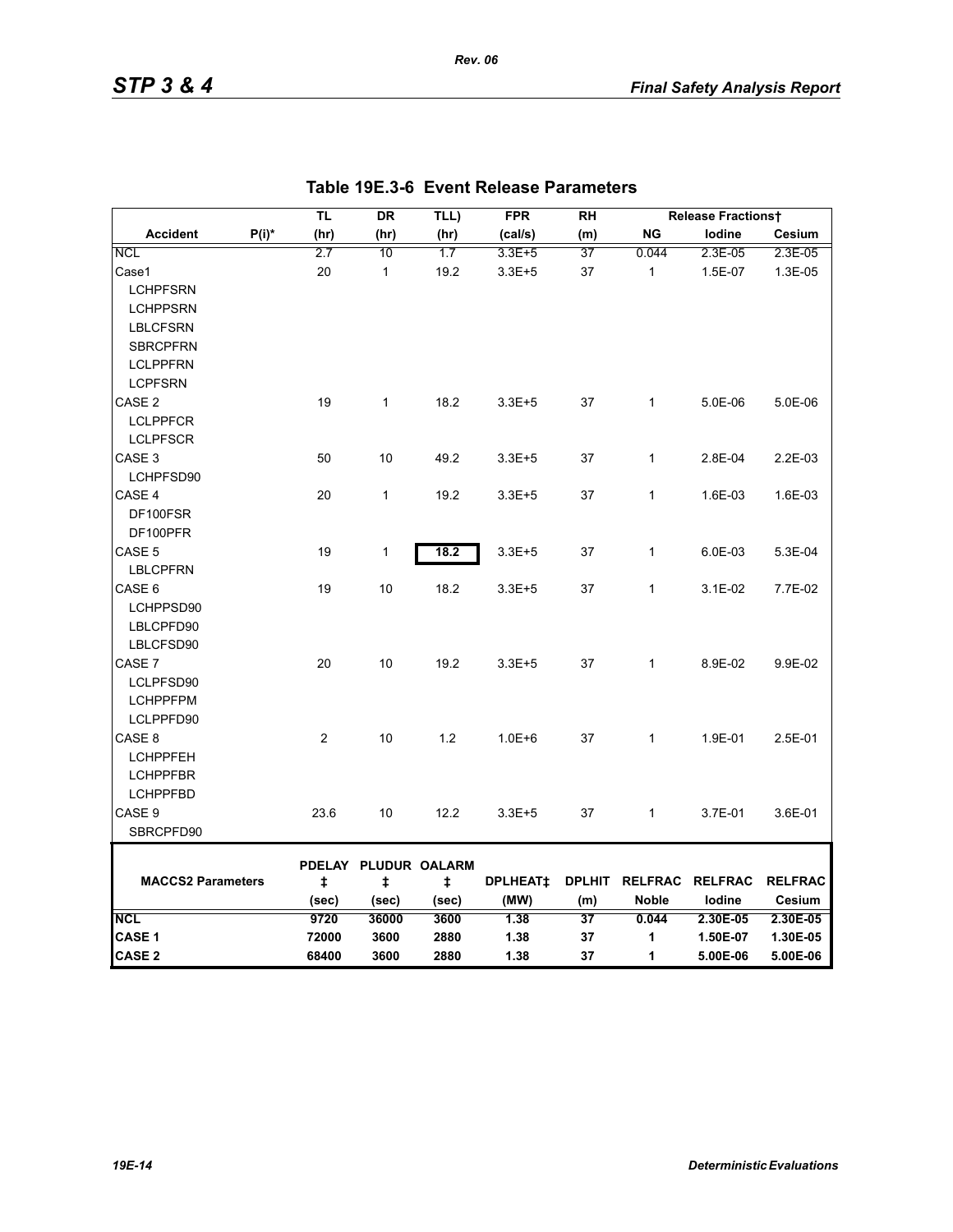| <b>MACCS2 Parameters</b> | <b>PDELAY1</b> | <b>PLUDUR1</b> | <b>OALARM‡</b> | <b>DPLHEAT1</b> | <b>DPLHIT</b> | <b>RELFRAC</b> | <b>RELFRAC</b> | <b>RELFRAC</b> |
|--------------------------|----------------|----------------|----------------|-----------------|---------------|----------------|----------------|----------------|
|                          | (sec)          | (sec)          | (sec)          | ((MW)           | (m)           | <b>Noble</b>   | lodine         | <b>Cesium</b>  |
| <b>CASE 3</b>            | 180000         | 36000          | 2880           | 1.38            | 37            |                | 2.80E-04       | 2.20E-03       |
| <b>CASE 4</b>            | 72000          | 3600           | 2880           | 1.38            | 37            |                | 1.60E-03       | 1.60E-03       |
| <b>CASE 5</b>            | 68400          | 3600           | 2880           | 1.38            | 37            |                | 6.00E-03       | 5.30E-04       |
| <b>CASE 6</b>            | 68400          | 36000          | 2880           | 1.38            | 37            |                | 3.10E-02       | 7.70E-02       |
| <b>CASE 7</b>            | 72000          | 36000          | 2880           | 1.38            | 37            | 1              | 8.90E-02       | 9.90E-02       |
| <b>CASE 8</b>            | 7200           | 36000          | 2880           | 4.19            | 37            |                | 1.90E-01       | 2.50E-01       |
| <b>CASE 9</b>            | 84960          | 36000          | 41040          | 1.38            | 37            |                | 3.70E-01       | 3.60E-01       |

\* *Probabilities not part of DCD (Refer to SSAR)*

*† Group 5-8 negligible release*

‡ Event Release Parameters Converted To MACCS2 Format

#### **Note:**

*See Subsection 19E.3.2.2 for definitions of parameters in this table.*

Table Updated based on ABWR SSAR Table 19E.3-6 (Amendment 31), Case 5, TLL (PDELAY-OALARM) Value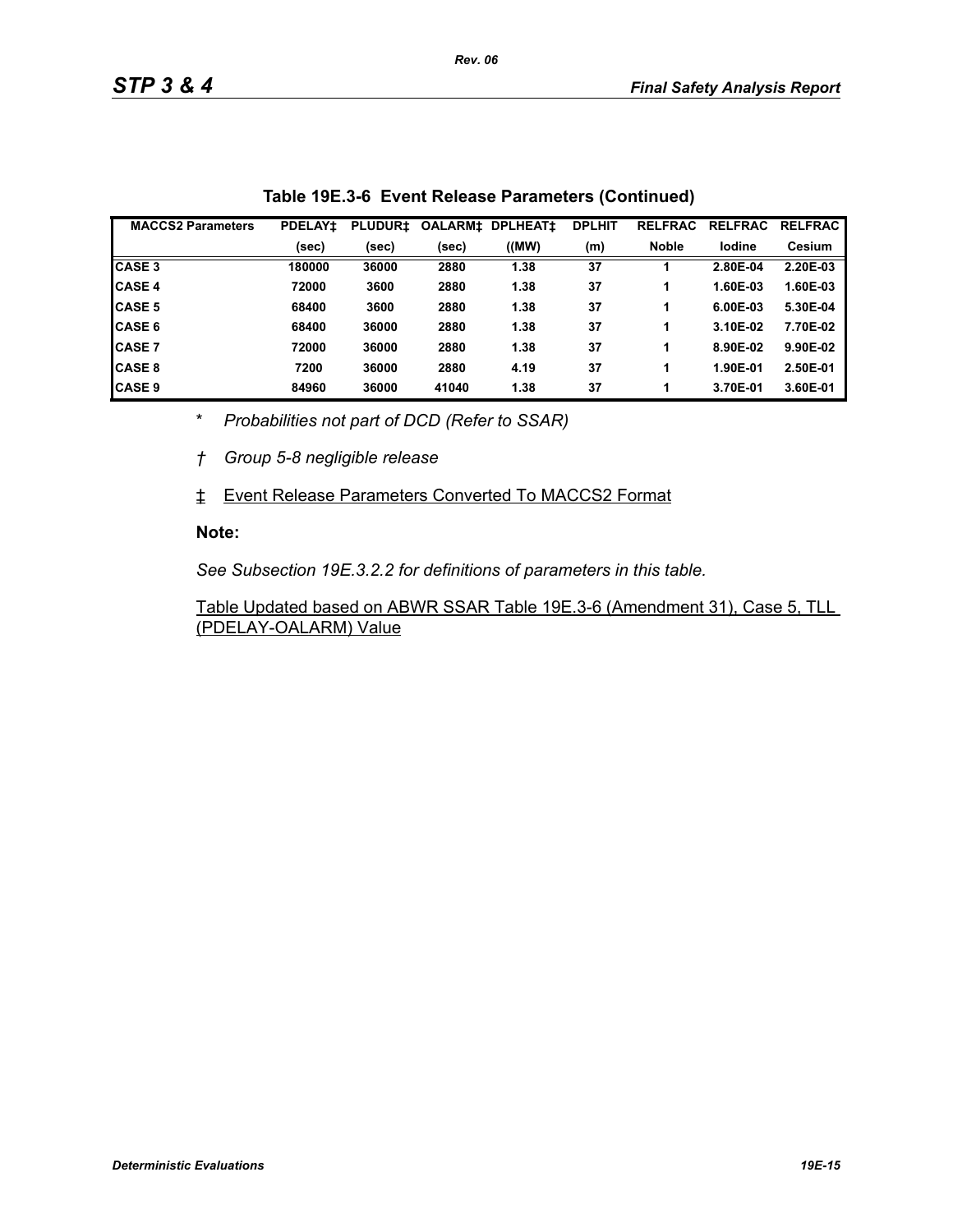| Table 19E.3-8 Meteorological Data Collected |                                                                      |                                                                                |  |  |  |
|---------------------------------------------|----------------------------------------------------------------------|--------------------------------------------------------------------------------|--|--|--|
| <b>Years Data Gathered</b>                  | <b>Data Collected</b>                                                | <b>Source</b>                                                                  |  |  |  |
| 1997, 1999, 2000                            | <b>Wind Speed</b><br><b>Wind Direction</b><br><b>Stability Class</b> | STP 3 & 4 Site Analysis Team Supplied<br>Data                                  |  |  |  |
| 1997, 1998, 1999, 2000, 2001                | Precipitation<br><b>Air Temperature</b><br><b>Dew Point</b>          | <b>National Weather Service - Palacios</b><br><b>Municipal Airport Station</b> |  |  |  |

**Table 19E.3-8 Meteorological Data Collected**

# **Table 19E.3-9 Land Fraction**

|              |              | Radial Interval (mi) |              |      |      |      |      |      |      |      |      |
|--------------|--------------|----------------------|--------------|------|------|------|------|------|------|------|------|
|              |              | 1                    | $\mathbf{2}$ | 3    | 4    | 5    | 10   | 20   | 30   | 40   | 50   |
|              | N            | 1.00                 | 1.00         | 1.00 | 1.00 | 1.00 | 1.00 | 1.00 | 1.00 | 1.00 | 1.00 |
|              | <b>NNE</b>   | 1.00                 | 1.00         | 1.00 | 1.00 | 1.00 | 1.00 | 1.00 | 1.00 | 1.00 | 1.00 |
|              | <b>NE</b>    | 1.00                 | 1.00         | 1.00 | 1.00 | 1.00 | 1.00 | 1.00 | 1.00 | 1.00 | 1.00 |
|              | <b>ENE</b>   | 1.00                 | 1.00         | 1.00 | 1.00 | 1.00 | 1.00 | 1.00 | 1.00 | 1.00 | 0.93 |
|              | Е            | 1.00                 | 1.00         | 1.00 | 1.00 | 1.00 | 1.00 | 0.98 | 0.65 | 0.22 | 0.03 |
| Region       | <b>ESE</b>   | 1.00                 | 1.00         | 1.00 | 1.00 | 1.00 | 1.00 | 0.32 | 0.01 | 0.00 | 0.00 |
|              | <b>SE</b>    | 1.00                 | 1.00         | 0.80 | 1.00 | 1.00 | 0.98 | 0.14 | 0.00 | 0.00 | 0.00 |
| Geographical | <b>SSE</b>   | 1.00                 | 1.00         | 0.60 | 1.00 | 1.00 | 0.95 | 0.20 | 0.00 | 0.00 | 0.00 |
|              | $\mathbf{s}$ | 1.00                 | 1.00         | 0.60 | 1.00 | 1.00 | 0.95 | 0.12 | 0.00 | 0.00 | 0.00 |
|              | <b>SSW</b>   | 1.00                 | 1.00         | 0.60 | 1.00 | 1.00 | 1.00 | 0.31 | 0.03 | 0.01 | 0.00 |
|              | <b>SW</b>    | 1.00                 | 1.00         | 1.00 | 1.00 | 1.00 | 0.98 | 0.27 | 0.00 | 0.53 | 0.56 |
|              | <b>WSW</b>   | 1.00                 | 1.00         | 1.00 | 1.00 | 1.00 | 0.84 | 0.93 | 0.75 | 0.56 | 1.00 |
|              | W            | 1.00                 | 1.00         | 1.00 | 1.00 | 1.00 | 1.00 | 1.00 | 1.00 | 0.98 | 1.00 |
|              | <b>WNW</b>   | 1.00                 | 1.00         | 1.00 | 1.00 | 1.00 | 1.00 | 1.00 | 1.00 | 1.00 | 1.00 |
|              | <b>NW</b>    | 1.00                 | 1.00         | 1.00 | 1.00 | 1.00 | 1.00 | 1.00 | 1.00 | 1.00 | 1.00 |
|              | <b>NNW</b>   | 1.00                 | 1.00         | 1.00 | 1.00 | 1.00 | 1.00 | 1.00 | 1.00 | 1.00 | 1.00 |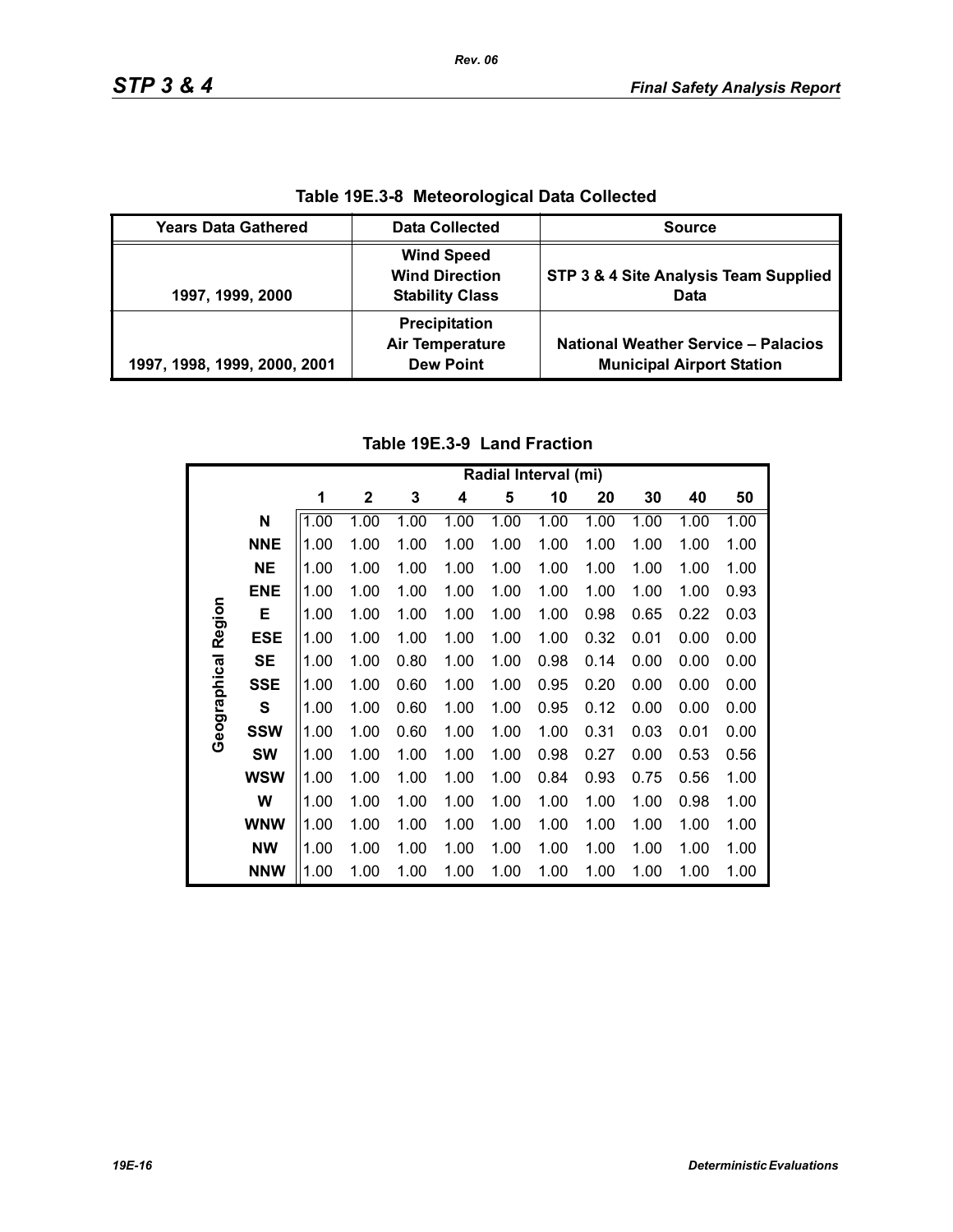|                     |            | Radial Interval (mi)    |                         |                         |                         |                         |    |                         |    |    |    |
|---------------------|------------|-------------------------|-------------------------|-------------------------|-------------------------|-------------------------|----|-------------------------|----|----|----|
|                     |            | 1                       | $\mathbf{2}$            | 3                       | 4                       | 5                       | 10 | 20                      | 30 | 40 | 50 |
|                     | N          | $\overline{\mathbf{2}}$ | $\overline{\mathbf{3}}$ | $\overline{\mathbf{3}}$ | $\overline{\mathbf{3}}$ | $\overline{\mathbf{3}}$ | 3  | $\overline{\mathbf{4}}$ | 5  | 6  | 7  |
|                     | <b>NNE</b> | $\overline{2}$          | 3                       | 3                       | 3                       | 3                       | 3  | 3                       | 8  | 9  | 10 |
|                     | <b>NE</b>  | $\overline{2}$          | 3                       | 3                       | 3                       | 3                       | 3  | 3                       | 11 | 12 | 13 |
|                     | <b>ENE</b> | $\overline{2}$          | 3                       | 3                       | 3                       | 3                       | 3  | 3                       | 14 | 12 | 12 |
|                     | E          | $\overline{2}$          | 3                       | 3                       | 3                       | 3                       | 3  | 3                       | 15 | 16 | 12 |
| Geographical Region | <b>ESE</b> | $\overline{\mathbf{2}}$ | 3                       | 3                       | 3                       | 3                       | 3  | 17                      | 3  | 1  | 1  |
|                     | <b>SE</b>  | $\overline{\mathbf{2}}$ | 3                       | 3                       | 3                       | 3                       | 3  | 18                      | 1  | 1  | 1  |
|                     | <b>SSE</b> | $\overline{2}$          | 3                       | 3                       | 3                       | 3                       | 3  | 3                       | 1  | 1  | 1  |
|                     | ${\bf S}$  | $\overline{2}$          | 3                       | 3                       | 3                       | 3                       | 3  | 3                       | 1  | 1  | 1  |
|                     | <b>SSW</b> | $\overline{2}$          | 3                       | 3                       | 3                       | 3                       | 3  | 19                      | 3  | 20 | 1  |
|                     | <b>SW</b>  | $\overline{2}$          | 3                       | 3                       | 3                       | 3                       | 3  | 21                      | 1  | 20 | 20 |
|                     | <b>WSW</b> | $\overline{2}$          | 3                       | 3                       | 3                       | 3                       | 3  | 22                      | 23 | 24 | 25 |
|                     | W          | $\overline{\mathbf{2}}$ | 3                       | 3                       | 3                       | 3                       | 3  | 26                      | 27 | 28 | 29 |
|                     | <b>WNW</b> | $\mathbf{2}$            | 3                       | 3                       | 3                       | 3                       | 3  | 30                      | 27 | 27 | 31 |
|                     | <b>NW</b>  | $\overline{\mathbf{2}}$ | 3                       | 3                       | 3                       | 3                       | 3  | 32                      | 33 | 34 | 35 |
|                     | <b>NNW</b> | $\overline{2}$          | 3                       | 3                       | 3                       | 3                       | 3  | 36                      | 37 | 37 | 38 |

**Table 19E.3-10 Region Index**

| Table 19E.3-11 Crop Season and Share |  |  |  |  |
|--------------------------------------|--|--|--|--|
|--------------------------------------|--|--|--|--|

|              |                          |                       |                       | (Fraction of the Site-   |
|--------------|--------------------------|-----------------------|-----------------------|--------------------------|
|              |                          | Day of Year           | Day of Year           | <b>Averaged Farmland</b> |
|              |                          | <b>Growing Season</b> | <b>Growing Season</b> | Devoted to this          |
| <b>Index</b> | Crop                     | <b>Begins</b>         | <b>Ends</b>           | Crop                     |
|              | <b>PASTURE</b>           | 90.0                  | 270.0                 | 0.801716                 |
| $\mathbf{2}$ | <b>STORED FORAGE</b>     | 150.0                 | 240.0                 | 0.031869                 |
| 3            | <b>GRAINS</b>            | 150.0                 | 240.0                 | 0.159238                 |
| 4            | <b>GRN LEAFY</b>         | 150.0                 | 240.0                 | 0.000035                 |
|              | <b>VEGETABLES</b>        |                       |                       |                          |
| 5            | <b>OTHER FOOD CROPS</b>  | 150.0                 | 240.0                 | 0.003029                 |
| 6            | <b>LEGUMES AND SEEDS</b> | 150.0                 | 240.0                 | 0.018213                 |
| 7            | <b>ROOTS AND TUBERS</b>  | 150.0                 | 240.0                 | 0.000046                 |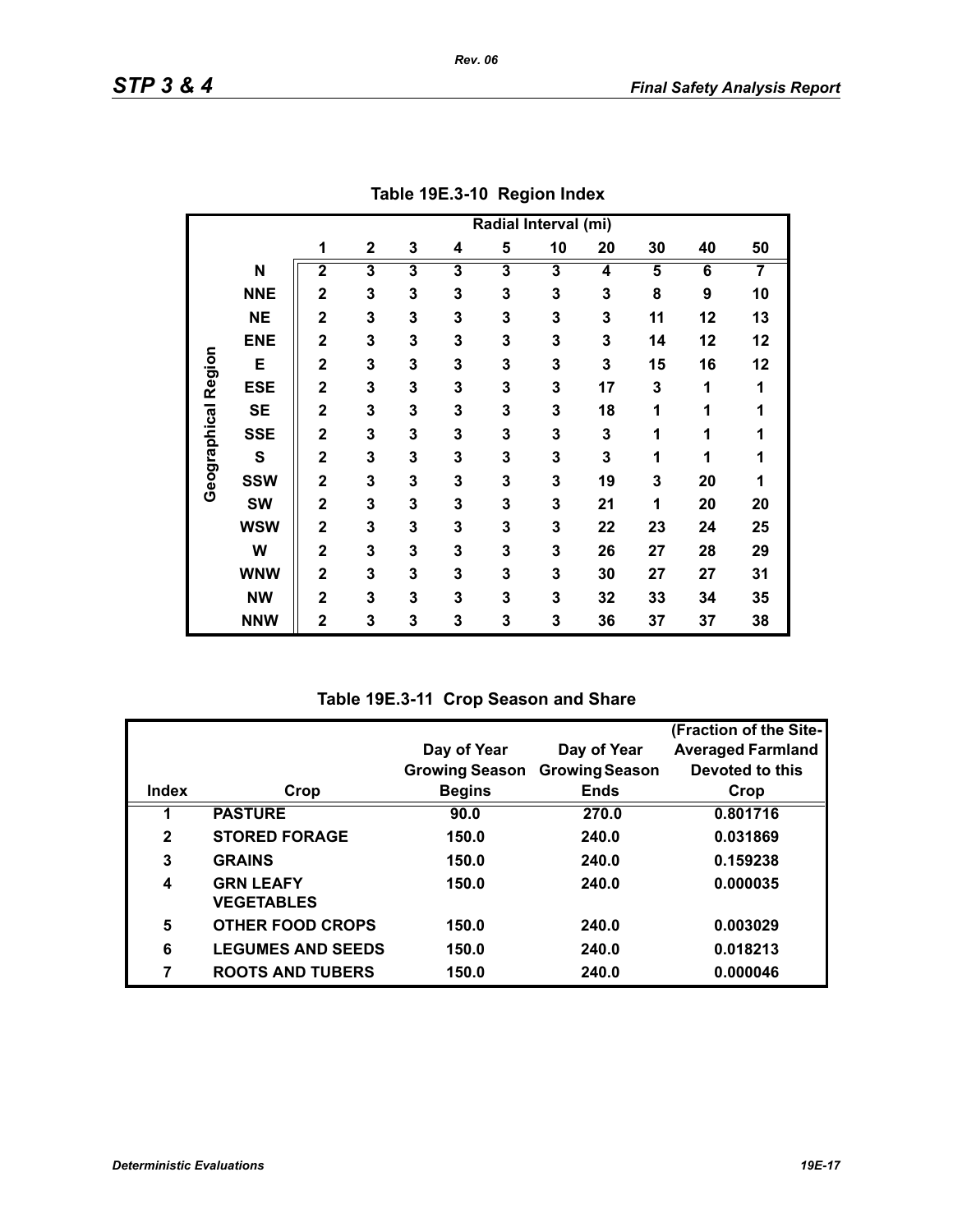|                |                  |                     | <b>Fraction of Farm</b> |                     |                 |                  |
|----------------|------------------|---------------------|-------------------------|---------------------|-----------------|------------------|
|                |                  | <b>Fraction of</b>  | <b>Sales Resulting</b>  | <b>Total Annual</b> | <b>Farmland</b> | <b>Nonfarm</b>   |
|                |                  | <b>Land Devoted</b> | from Dairy              | <b>Farm Sales</b>   | <b>Property</b> | <b>Property</b>  |
| Region         | Region           | to Farming in       | <b>Production in</b>    | for the             | Value for the   | <b>Value for</b> |
| <b>Index</b>   | <b>Name</b>      | <b>Region</b>       | Region                  | <b>Region</b>       | <b>Region</b>   | the Region       |
| 1              | <b>WATER</b>     | 0.000               | 0.000                   | 0.0                 | 0.0             | 0.0              |
| $\mathbf 2$    | <b>WITHIN1MI</b> | 0.000               | 0.003                   | 461.9               | 2505.6          | 72253.9          |
| 3              | <b>REGION-3</b>  | 0.868               | 0.003                   | 461.9               | 2505.6          | 72253.9          |
| 4              | <b>REGION-4</b>  | 0.869               | 0.003                   | 463.7               | 2511.9          | 71755.4          |
| 5              | <b>REGION-5</b>  | 0.909               | 0.002                   | 553.5               | 2828.9          | 46678.8          |
| 6              | <b>REGION-6</b>  | 0.907               | 0.002                   | 555.9               | 2953.4          | 43907.9          |
| $\overline{7}$ | <b>REGION-7</b>  | 0.839               | 0.001                   | 449.1               | 3697.2          | 53348.9          |
| 8              | <b>REGION-8</b>  | 0.836               | 0.002                   | 414.6               | 2790.9          | 69730.6          |
| 9              | <b>REGION-9</b>  | 0.747               | 0.000                   | 288.3               | 3827.1          | 65459.2          |
| 10             | <b>REGION-10</b> | 0.740               | 0.000                   | 292.5               | 4719.7          | 67010.7          |
| 11             | <b>REGION-11</b> | 0.740               | 0.001                   | 264.3               | 3410.3          | 71721.1          |
| 12             | <b>REGION-12</b> | 0.692               | 0.000                   | 190.9               | 3746.1          | 71523.3          |
| 13             | <b>REGION-13</b> | 0.695               | 0.000                   | 196.1               | 3795.7          | 71293.4          |
| 14             | <b>REGION-14</b> | 0.787               | 0.002                   | 336.5               | 3079.4          | 71916.0          |
| 15             | <b>REGION-15</b> | 0.861               | 0.003                   | 450.3               | 2558.6          | 72222.7          |
| 16             | <b>REGION-16</b> | 0.706               | 0.000                   | 212.3               | 3648.0          | 71581.1          |
| 17             | <b>REGION-17</b> | 0.868               | 0.003                   | 461.9               | 2505.6          | 72253.9          |
| 18             | <b>REGION-18</b> | 0.868               | 0.003                   | 461.9               | 2505.6          | 72253.9          |
| 19             | <b>REGION-19</b> | 0.868               | 0.003                   | 461.9               | 2505.6          | 72253.9          |
| 20             | <b>REGION-20</b> | 0.756               | 0.000                   | 188.4               | 2144.9          | 184015.7         |
| 21             | REGION-21        | 0.868               | 0.003                   | 459.9               | 2502.9          | 73075.7          |
| 22             | <b>REGION-22</b> | 0.868               | 0.002                   | 384.9               | 2538.3          | 72728.9          |
| 23             | <b>REGION-23</b> | 0.801               | 0.000                   | 199.1               | 2331.1          | 139913.5         |
| 24             | <b>REGION-24</b> | 0.762               | 0.000                   | 188.9               | 2164.1          | 178193.8         |
| 25             | <b>REGION-25</b> | 0.773               | 0.001                   | 183.0               | 2153.1          | 168738.6         |
| 26             | <b>REGION-26</b> | 0.877               | 0.002                   | 349.0               | 2592.1          | 64046.1          |
| 27             | <b>REGION-27</b> | 0.887               | 0.000                   | 219.9               | 2691.0          | 54660.8          |
| 28             | <b>REGION-28</b> | 0.889               | 0.001                   | 210.9               | 2637.7          | 53867.0          |
| 29             | <b>REGION-29</b> | 0.908               | 0.005                   | 147.7               | 2265.7          | 47203.2          |
| 30             | REGION-30        | 0.874               | 0.002                   | 382.1               | 2566.7          | 66454.0          |
| 31             | REGION-31        | 0.888               | 0.000                   | 215.4               | 2664.6          | 54197.3          |
| 32             | <b>REGION-32</b> | 0.878               | 0.003                   | 482.0               | 2582.7          | 66136.7          |
| 33             | REGION-33        | 0.911               | 0.002                   | 519.7               | 2851.1          | 44524.5          |
| 34             | REGION-34        | 0.909               | 0.002                   | 491.6               | 2836.1          | 45474.8          |
| 35             | <b>REGION-35</b> | 0.903               | 0.006                   | 351.9               | 3077.7          | 48125.9          |
| 36             | REGION-36        | 0.879               | 0.003                   | 486.2               | 2591.2          | 65479.8          |
| 37             | <b>REGION-37</b> | 0.915               | 0.002                   | 566.9               | 2876.3          | 42929.0          |
| 38             | <b>REGION-38</b> | 0.905               | 0.002                   | 472.5               | 3092.8          | 44147.4          |

|  | Table 19E.3-12 Regional Economic Data |
|--|---------------------------------------|
|--|---------------------------------------|

*Rev. 06*